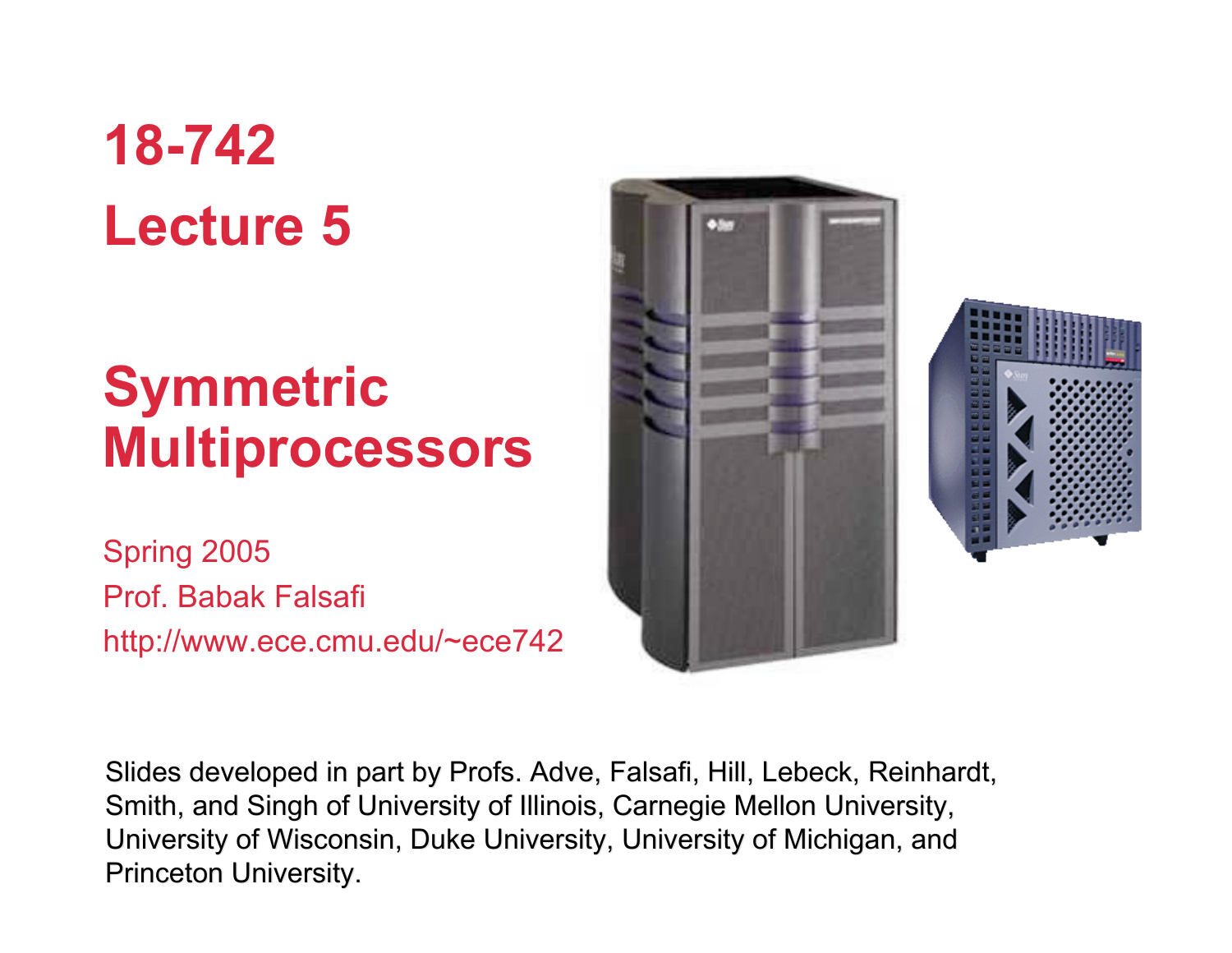### **Homework & Reading**

#### **Projects handout**

- **On Friday**
- **Form teams, groups of two**

#### **Homework**

- **Homework 2 due by Friday**
- **Homework 3 will be review questions only**

#### **Reading**

- **Chapter 5**
- **James Archibald and Jean-Loup Baer,** *Cache Coherence Protocols: Evaluation Using a Multiprocessor Simulation Model***, ACM Transaction on Computer Systems, Vol. 4, No. 4, pp 273-298, Nov. 1986.**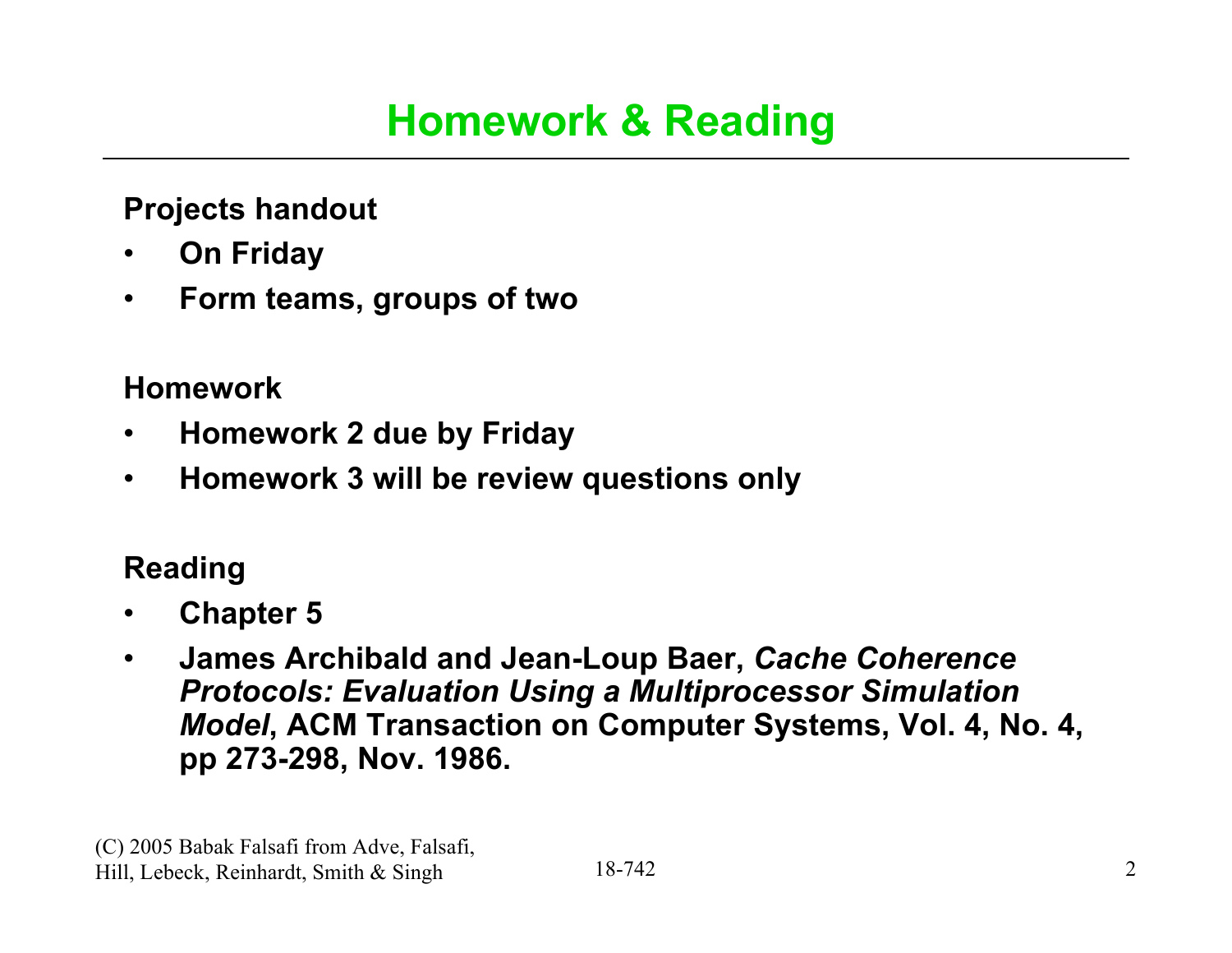## **Outline**

- **Motivation**
- **Coherence**
- **Coherence Tradeoffs**
- **Memory Consistency**
- **Synchronizaton**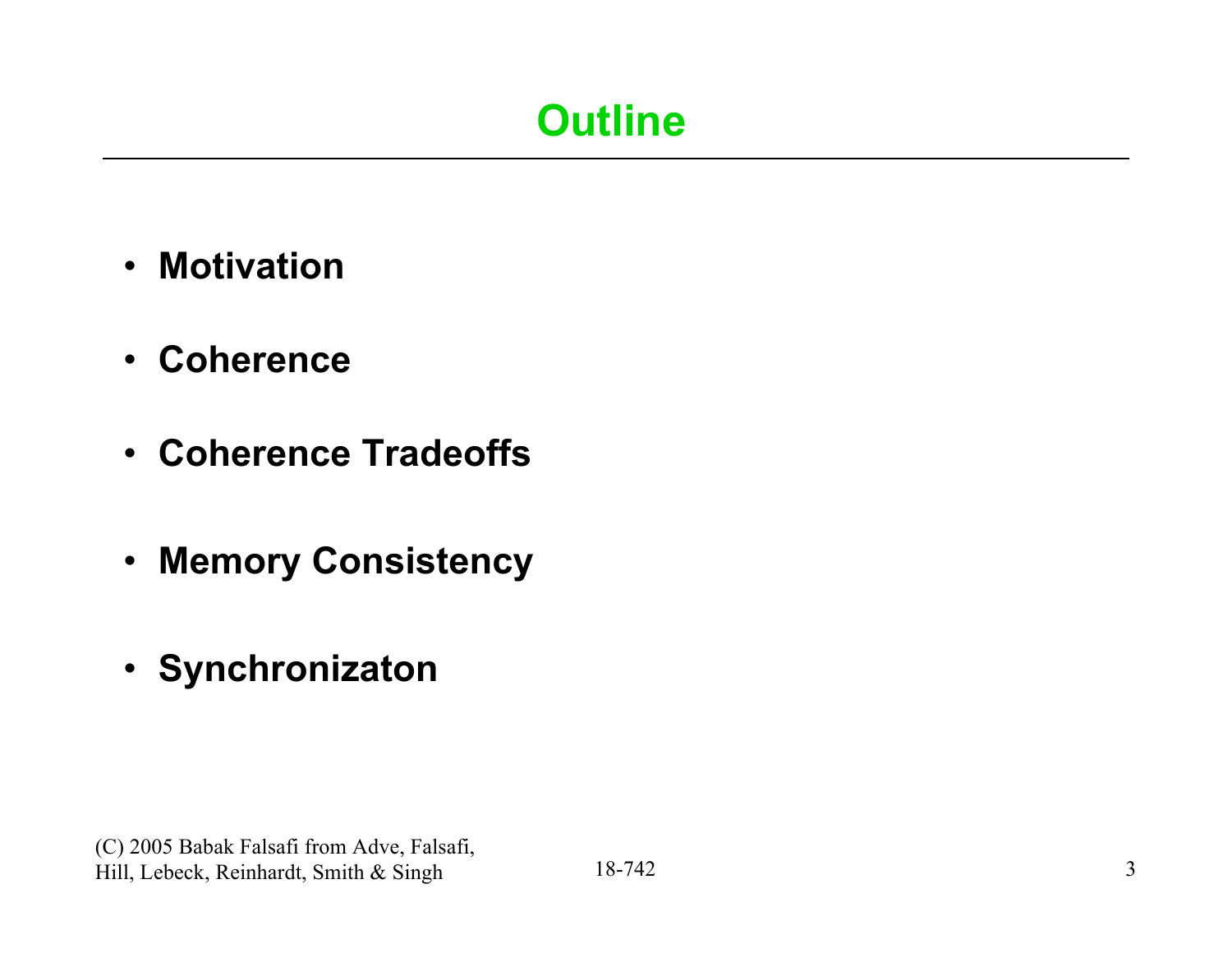### **What is (Hardware) Shared Memory?**

- **Take multiple (micro-)processors**
- **Implement a memory system with a single global physical address space (usually)**
- **Minimize memory latency (co-location & caches)**
- **Maximize memory bandwidth (parallelism & caches)**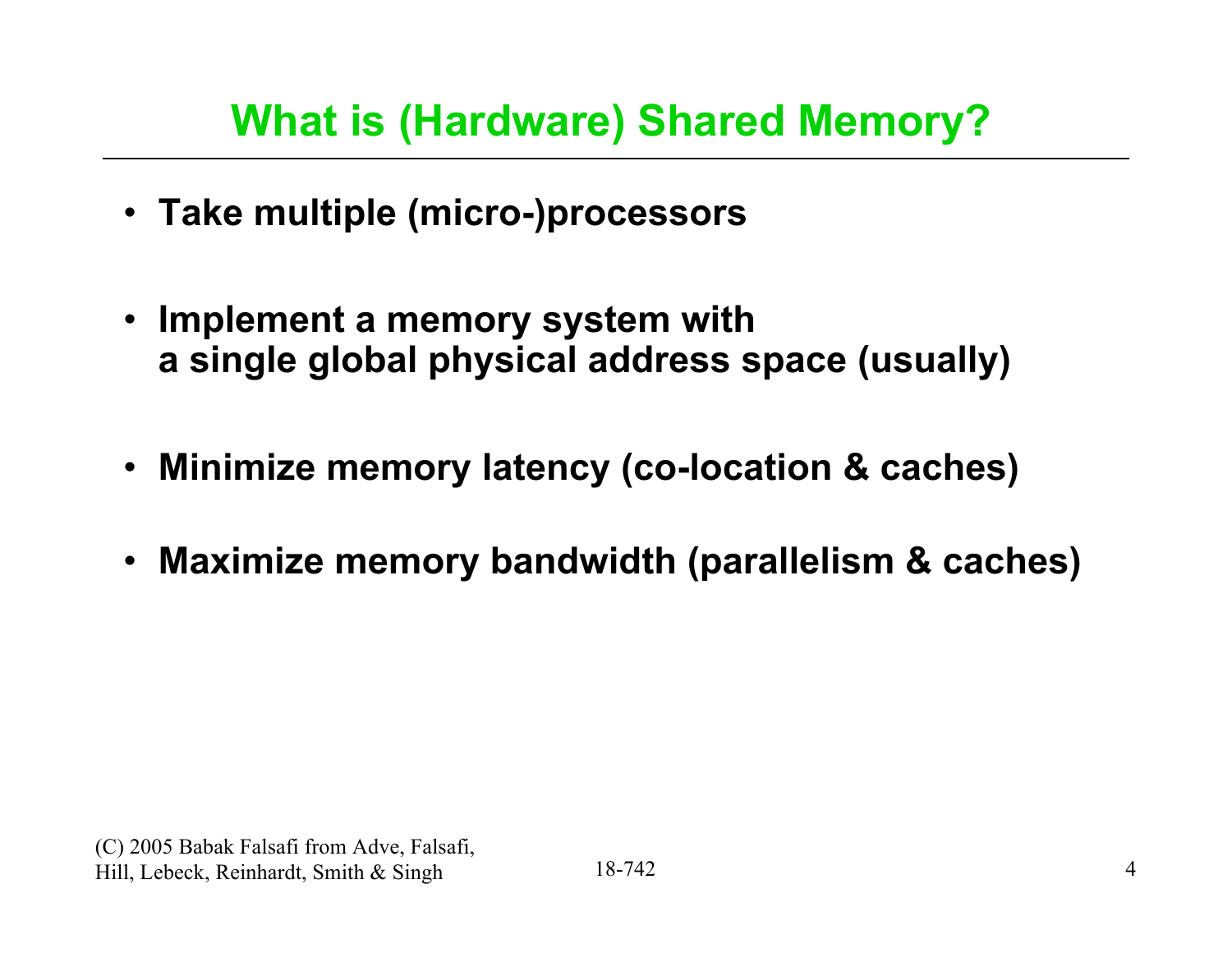#### **Some Memory System Options**



(C) 2005 Babak Falsafi from Adve, Falsafi, Hill, Lebeck, Reinhardt, Smith & Singh

18-742 5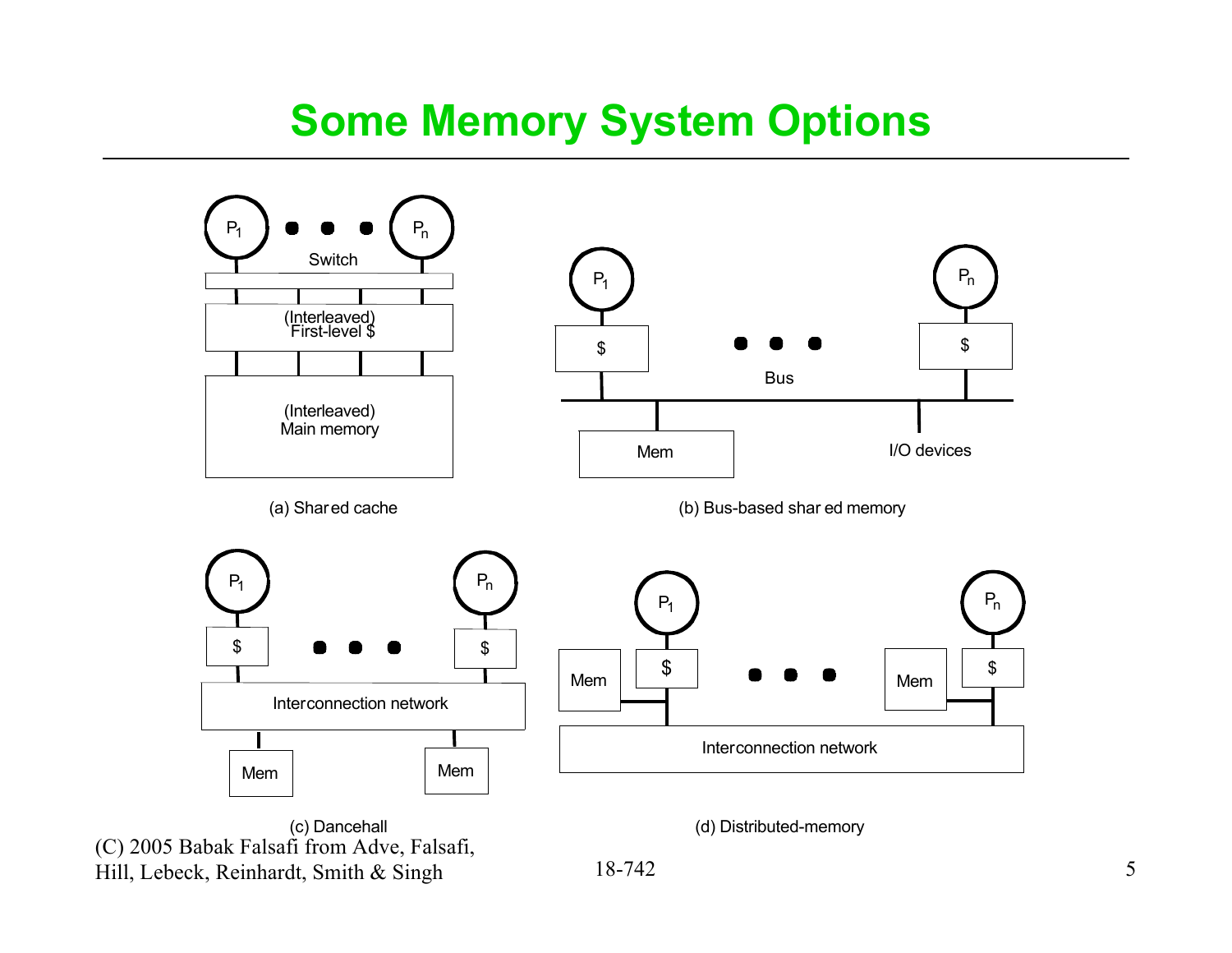## **Why Shared Memory?**

- **Pluses**
	- **For applications looks like multitasking uniprocessor**
	- **For OS only evolutionary extensions required**
	- **Easy to do communication without OS**
	- **Software can worry about correctness first then performance**

#### • **Minuses**

- **Proper synchronization is complex**
- **Communication is implicit so harder to optimize**
- **Hardware designers must implement**
- **Result**
	- **Symmetric Multiprocessors (SMPs) are the most success parallel machines ever**
	- **And the first with multi-billion-dollar markets**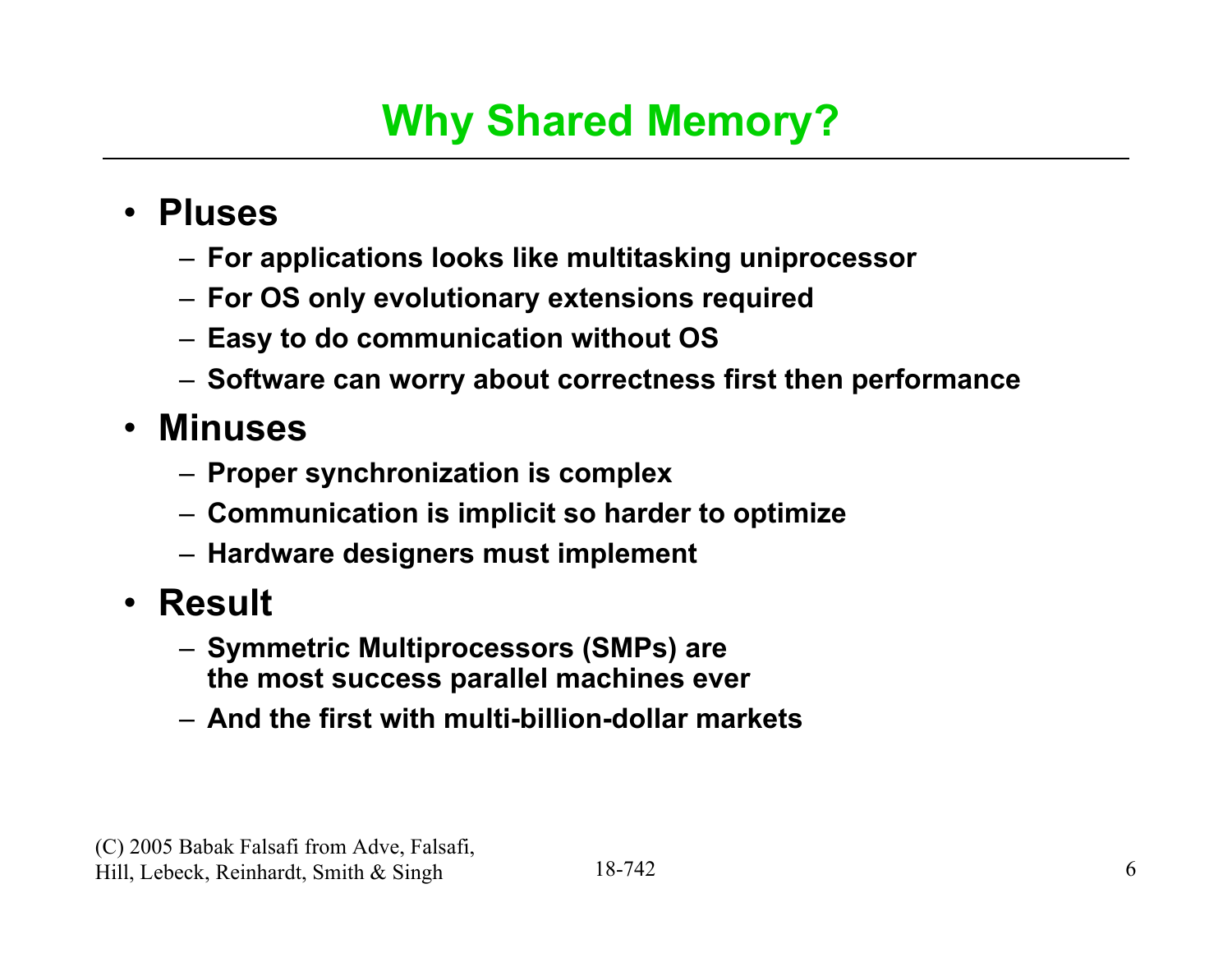### **In More Detail**

#### • **Efficient Naming**

- **virtual to physical using TLBs**
- **ability to name relevent portions of objects**

#### • **Ease and efficiency of caching**

- **caching is natural and well understood**
- **can be done in HW automatically**

#### • **Communication Overhead**

- **low since protection is built into memory system**
- **easy for HW to packetize requests / replies**
- **Integration of latency tolerance**
	- **demand-driven: consistency models, prefetching, multithreaded**
	- **Can extend to push data to PEs and use bulk transfer**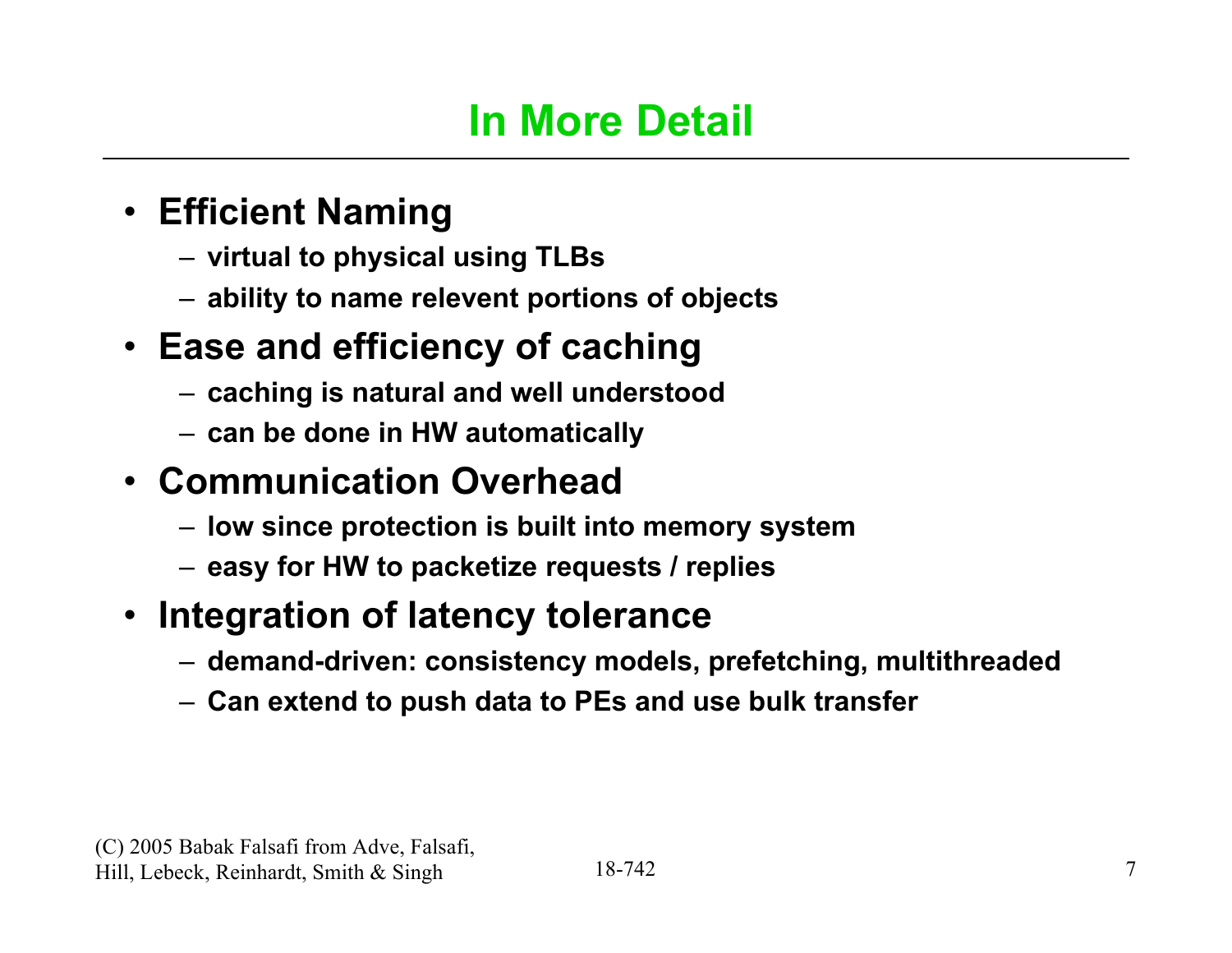- **Multiple (micro-)processors**
- **Each has cache (today a cache hierarchy)**
- **Connect with logical bus (totally-ordered broadcast)**
- **Implement Snooping Cache Coherence Protocol**
	- **Broadcast all cache "misses" on bus**
	- **All caches "snoop" bus and may act**
	- **Memory responds otherwise**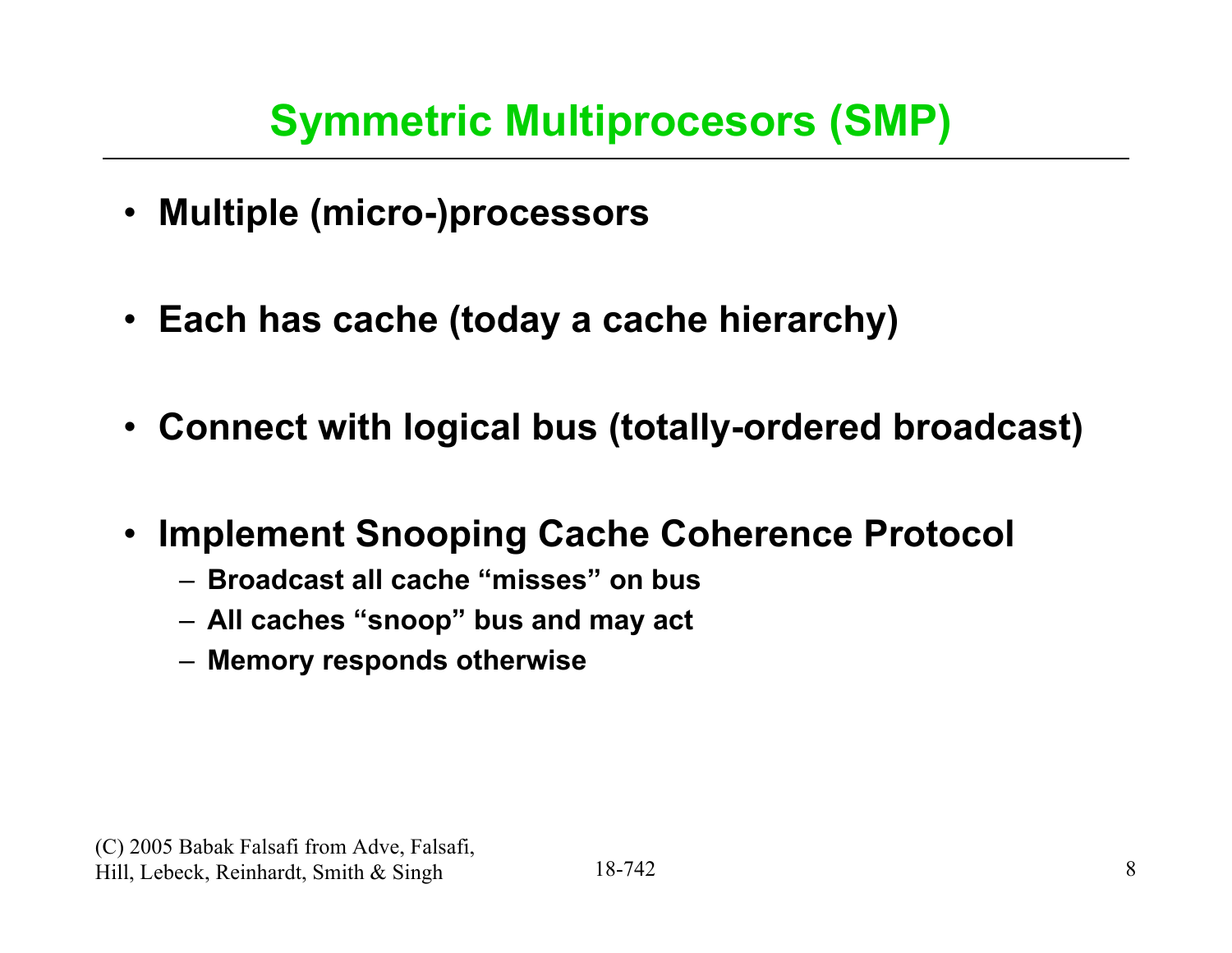

(C) 2005 Babak Falsafi from Adve, Falsafi, Hill, Lebeck, Reinhardt, Smith & Singh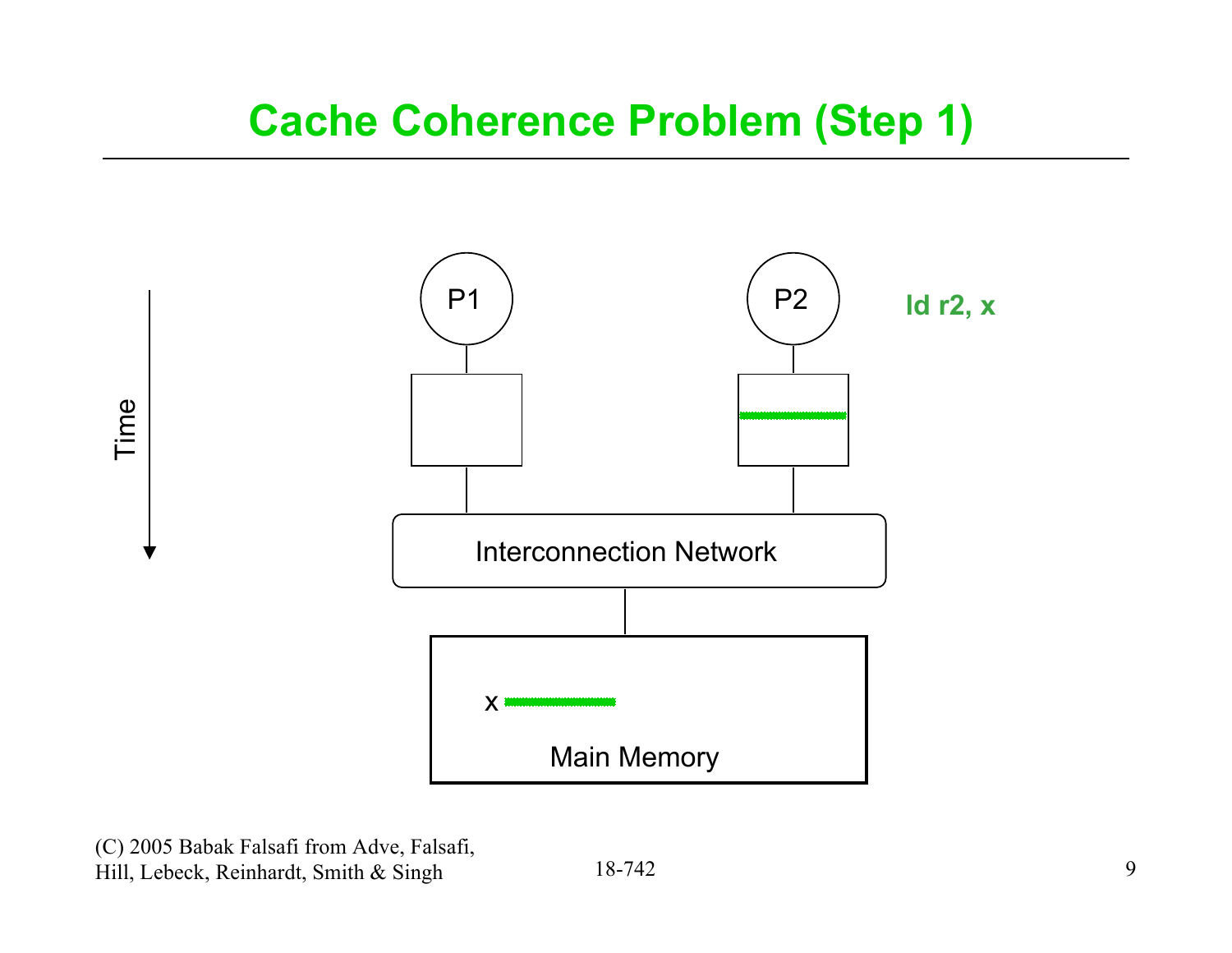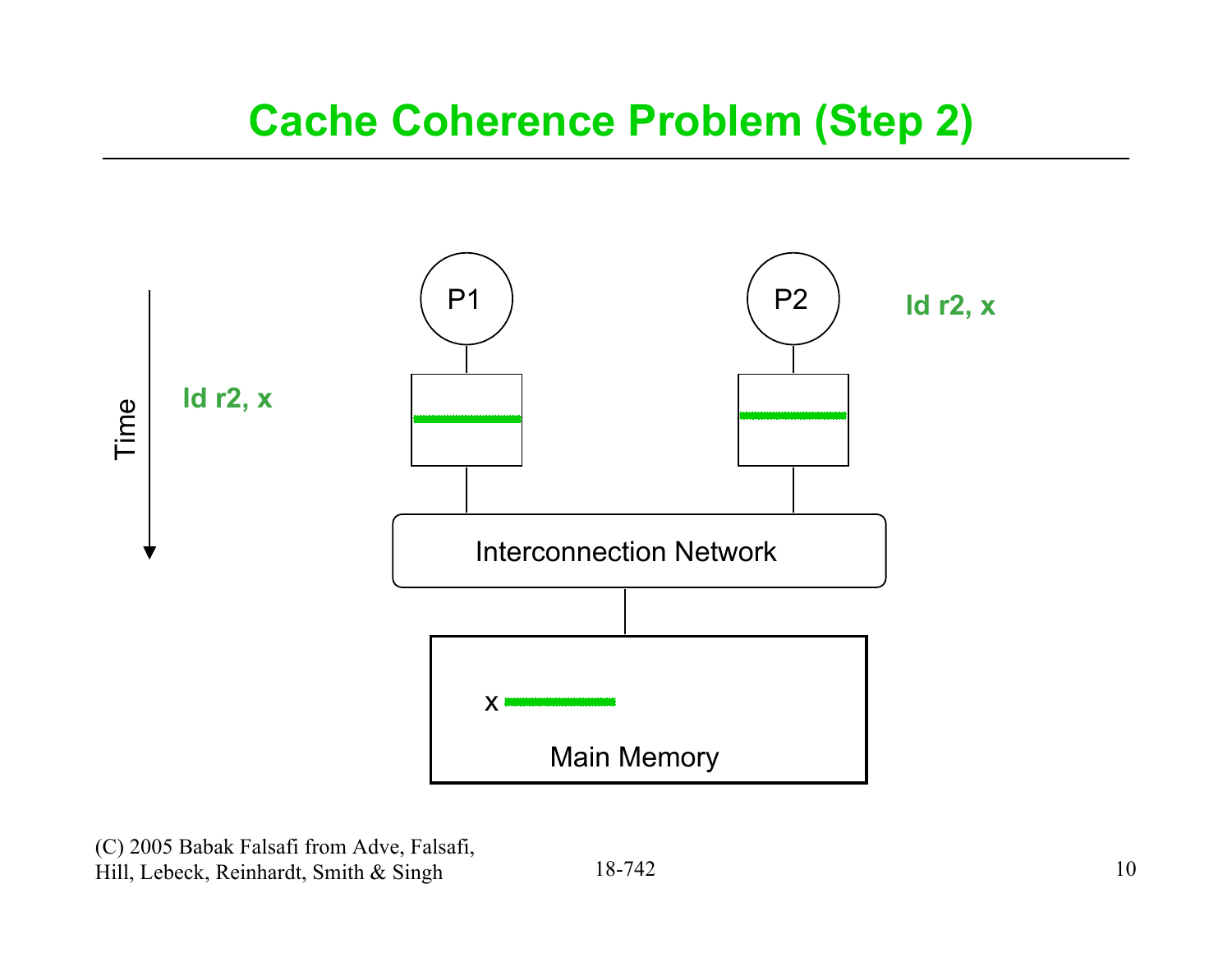

(C) 2005 Babak Falsafi from Adve, Falsafi, Hill, Lebeck, Reinhardt, Smith & Singh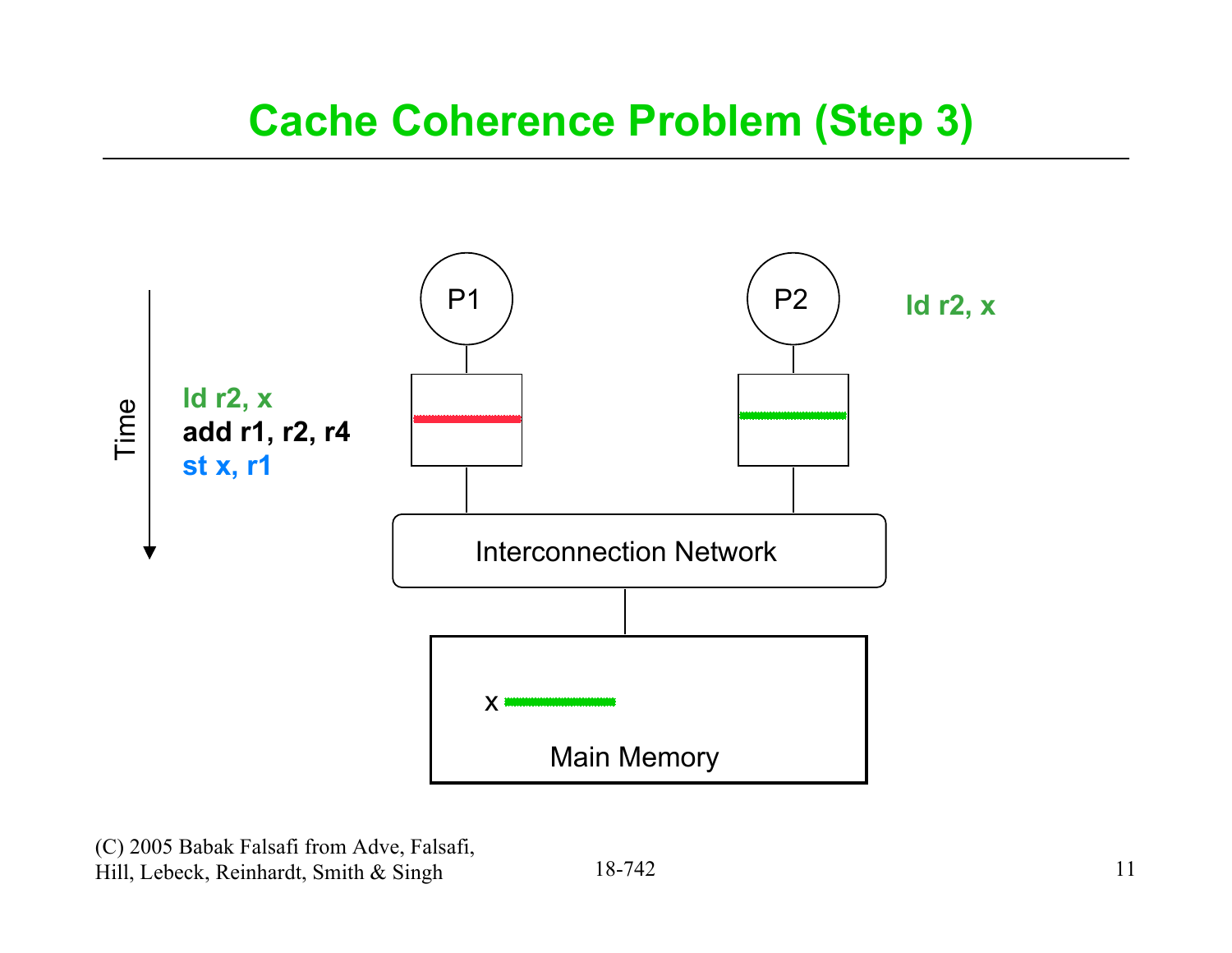### **Snooping Cache-Coherence Protocols**

- **Bus provides serialization point (more on this later)**
- **Each cache controller "snoops" all bus transactions**
	- **relevant transactions if for a block it contains**
	- **take action to ensure coherence**
		- » **invalidate**
		- » **update**
		- » **supply value**
	- **depends on state of the block and the protocol**
- **Simultaneous Operation of Independent Controllers**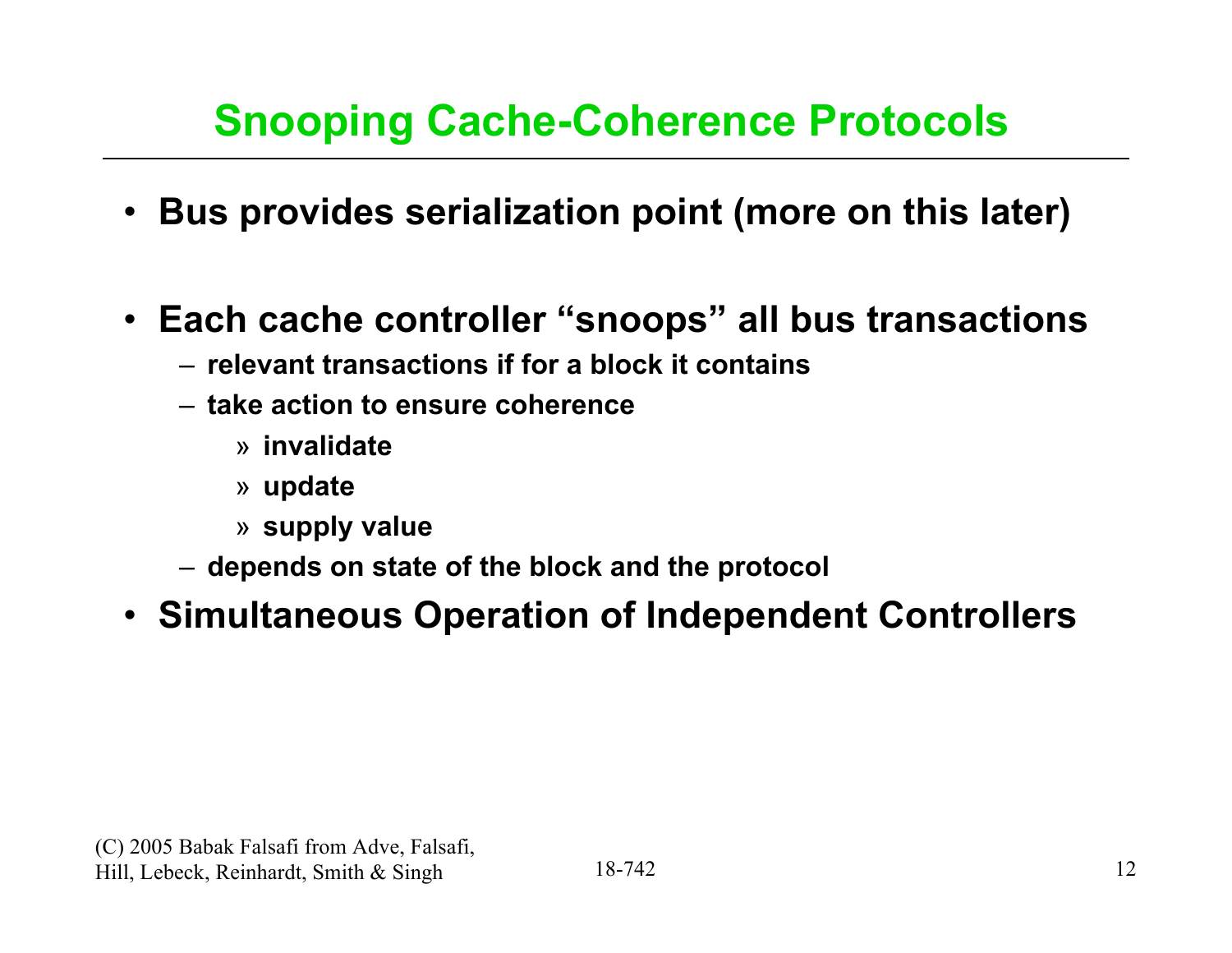### **Snooping Design Choices**

- **Controller updates state of blocks in response to processor and snoop events and generates bus xactions**
- **Often have duplicate cache tags**
- **Snoopy protocol**
	- **set of states**
	- **state-transition diagram**
	- **actions**
- **Basic Choices**
	- **write-through vs. write-back**
	- **invalidate vs. update**

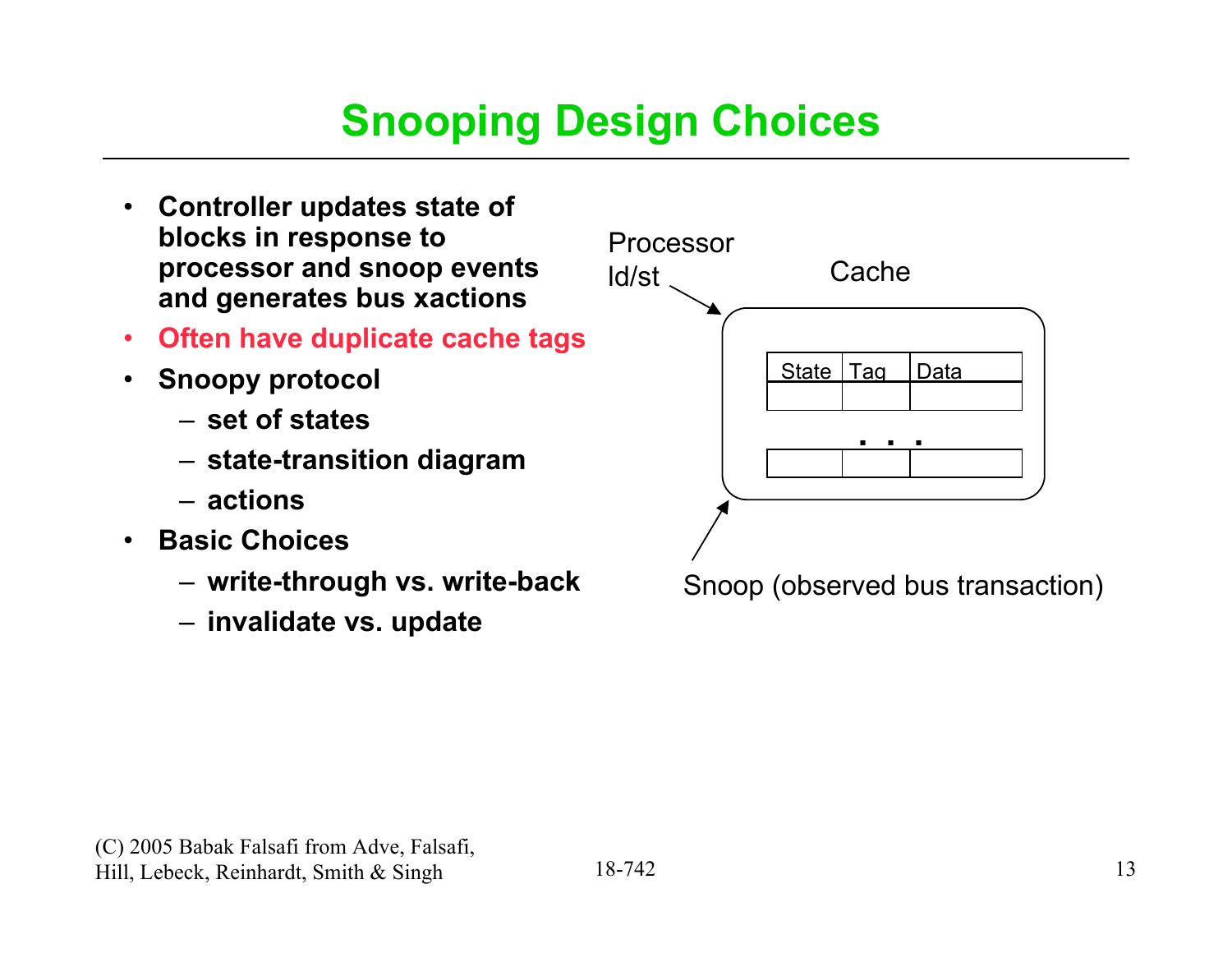#### **The Simple Invalidate Snooping Protocol**



- **Write-through, no-writeallocate cache**
- **Actions: PrRd, PrWr, BusRd, BusWr**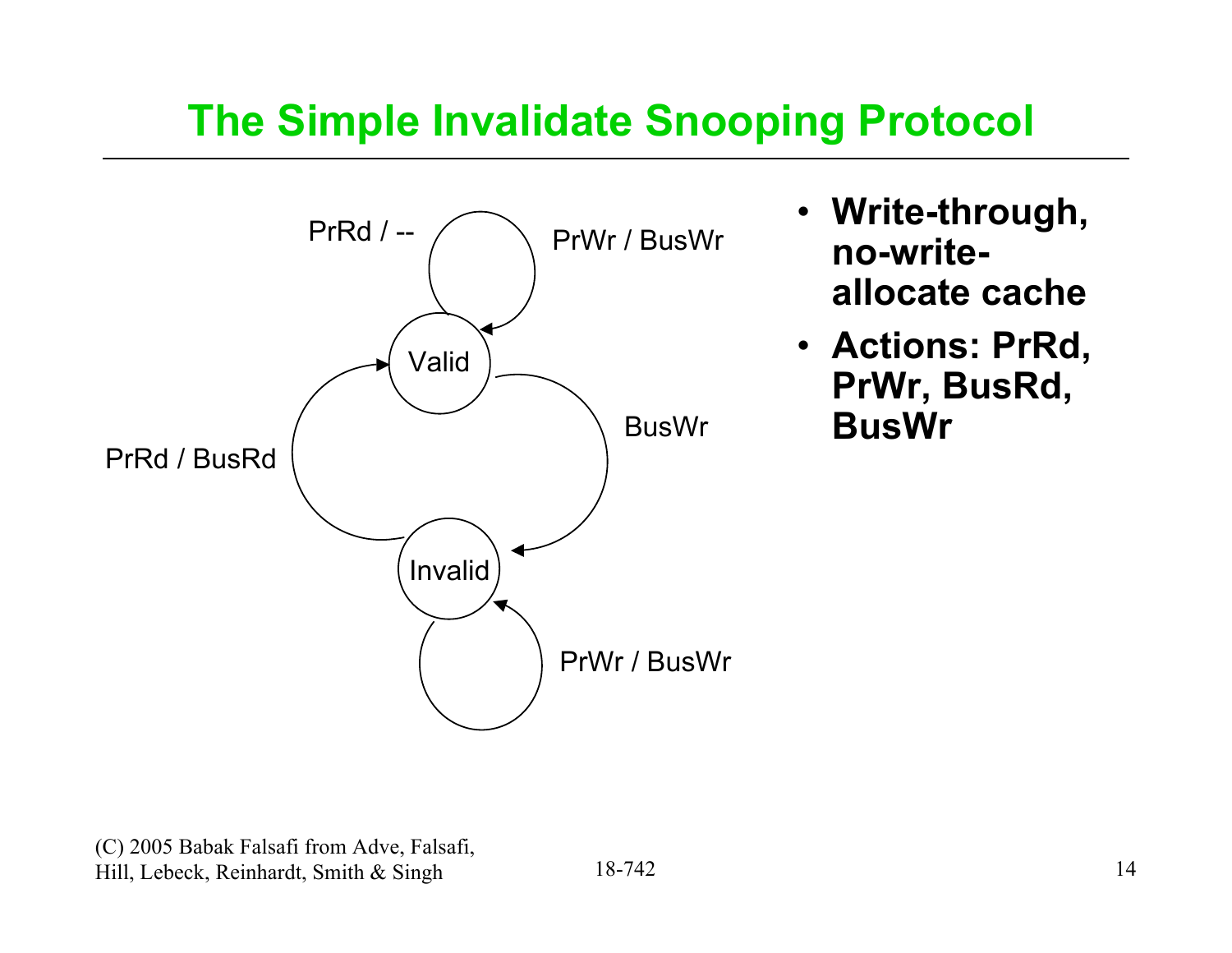### **A 3-State Write-Back Invalidation Protocol**

#### • **2-State Protocol**

- **+ Simple hardware and protocol**
- **Bandwidth (every write goes on bus!)**
- **3-State Protocol (MSI)**
	- **Modified**
		- » **one cache has valid/latest copy**
		- » **memory is stale**
	- **Shared**
		- » **one or more caches have valid copy**
	- **Invalid**
- **Must invalidate all other copies before entering modified state**
- **Requires bus transaction (order and invalidate)**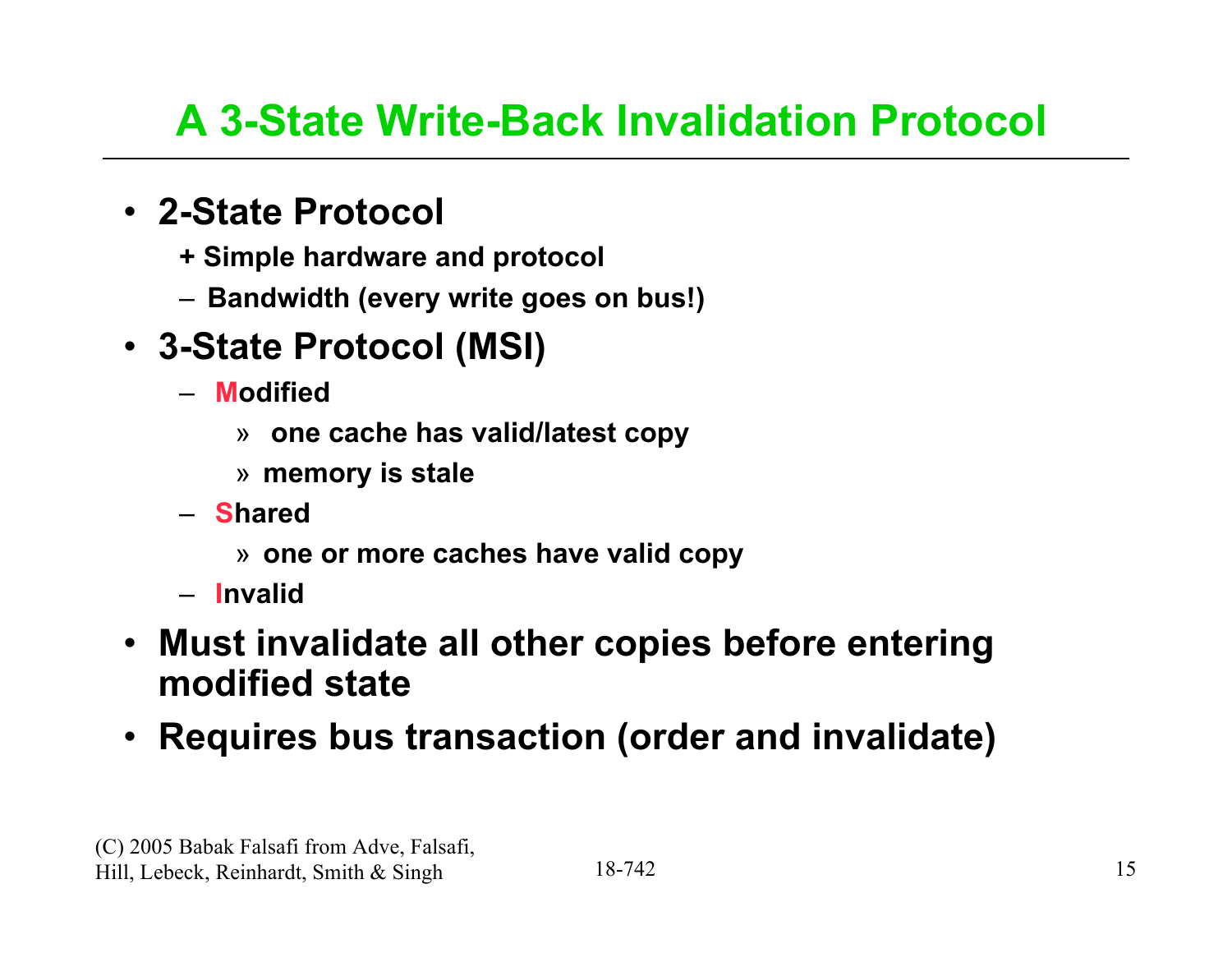- **Processor:**
	- **PrRd**
	- **PrWr**
	- **Writeback on replacement of modified block**

#### • **Bus**

- **Bus Read (BusRd) Read without intent to modify, data could come from memory or another cache**
- **Bus Read-Exclusive (BusRdX) Read with intent to modify, must invalidate all other caches copies**
- **Writeback (BusWB) cache controller puts contents on bus and memory is updated**
- **Definition: cache-to-cache transfer occurs when another cache satisfies BusRd or BusRdX request**

• **Let's draw it!**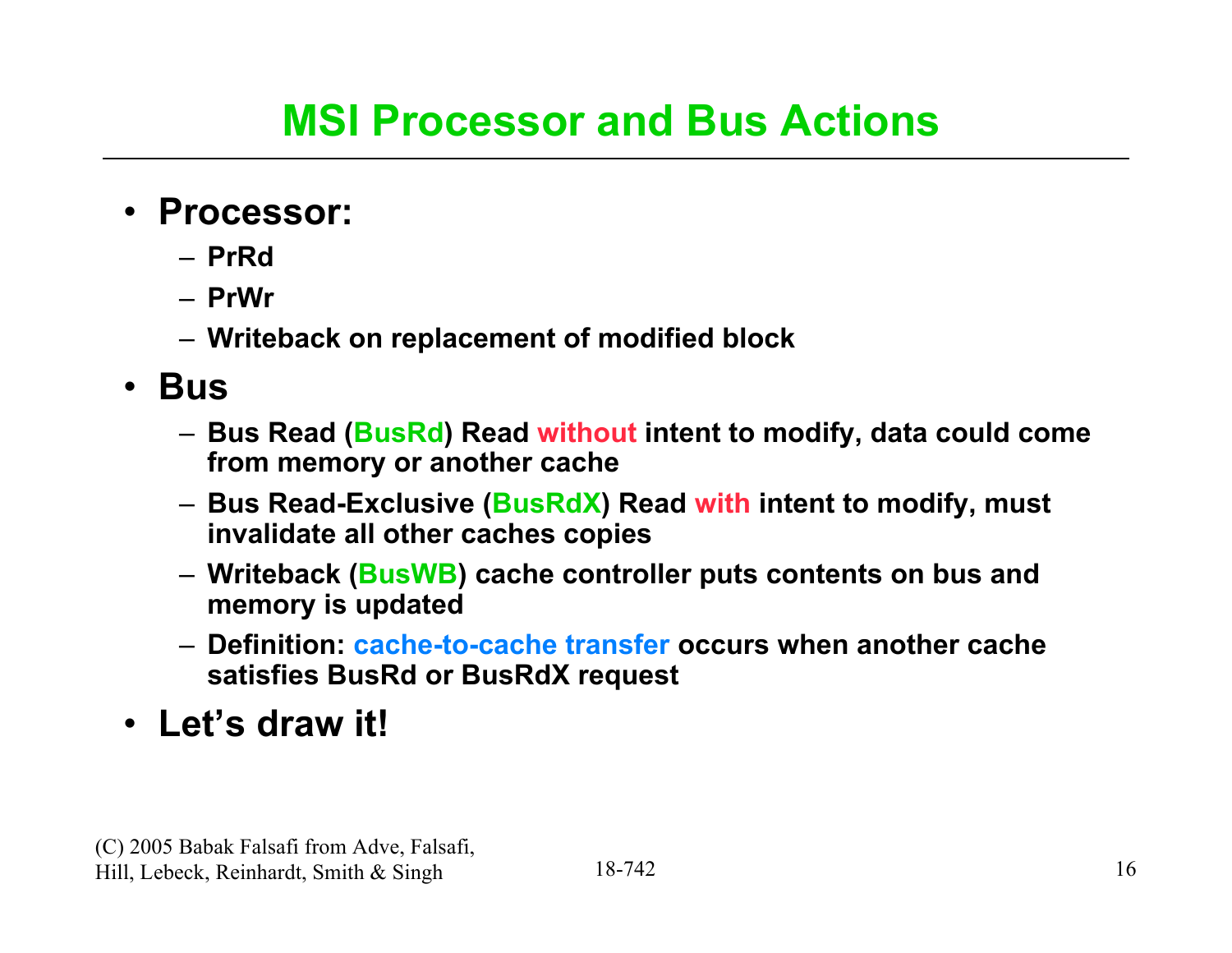

(C) 2005 Babak Falsafi from Adve, Falsafi, Hill, Lebeck, Reinhardt, Smith & Singh

18-742 17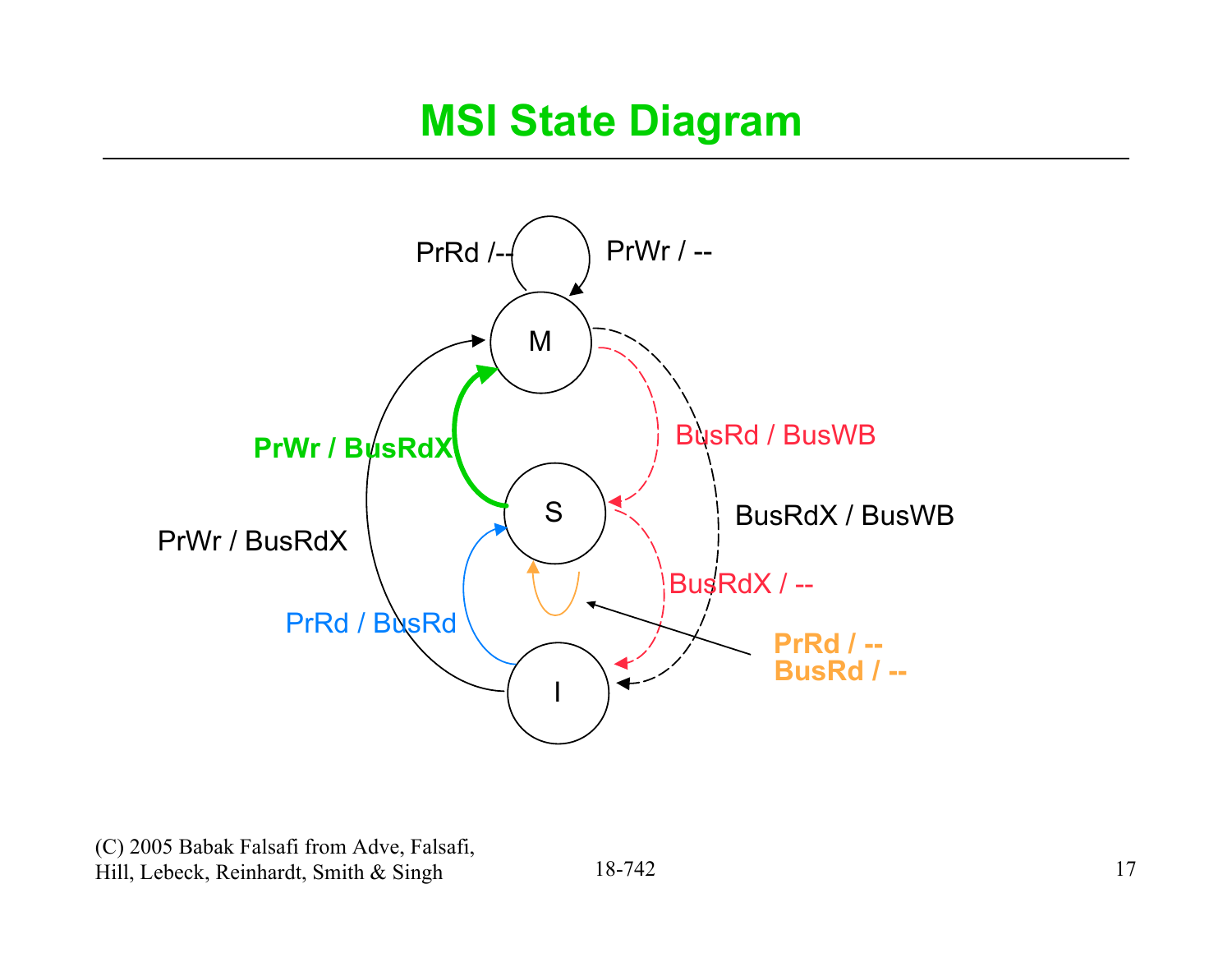### **An example**

| Proc Action P1 State P2 state P3 state |   |                          |       |              | Bus Act Data from    |
|----------------------------------------|---|--------------------------|-------|--------------|----------------------|
| 1. P1 read u                           |   | $- -$                    | $- -$ | <b>BusRd</b> | Memory               |
| 2. P3 read u                           | S | $-$                      | S     | <b>BusRd</b> | Memory               |
| 3. P3 write u                          |   | $\overline{\phantom{a}}$ | M     |              | BusRdX Memory or not |
| 4. P1 read u                           | S | $- -$                    | S     | <b>BusRd</b> | P3's cache           |
| 5. P2 read u                           | S | S                        | S     | <b>BusRd</b> | <b>Memory</b>        |

- Single writer, multiple reader protocol
- Why Modified to Shared?
- What if not in any cache?
	- **Read, Write produces 2 bus transactions!**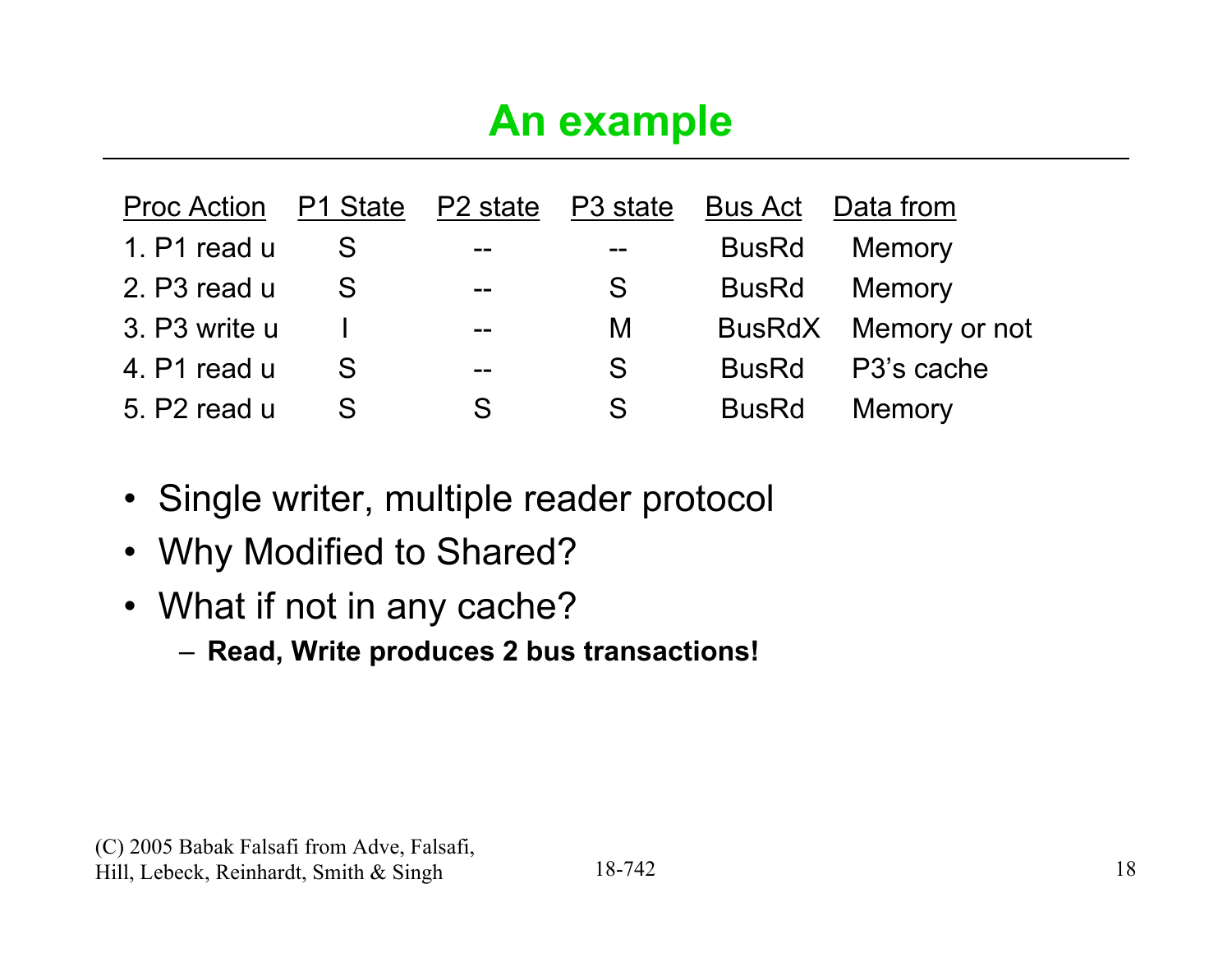## **4-State (MESI) Invalidation Protocol**

- **Often called the Illinois protocol**
- **Modified (dirty)**
- **Exclusive (clean unshared) only copy, not dirty**
- **Shared**
- **Invalid**
- **Requires shared signal to detect if other caches have a copy of block**
- **Cache Flush for cache-to-cache transfers**
	- **Only one can do it though**
- **What does state diagram look like?**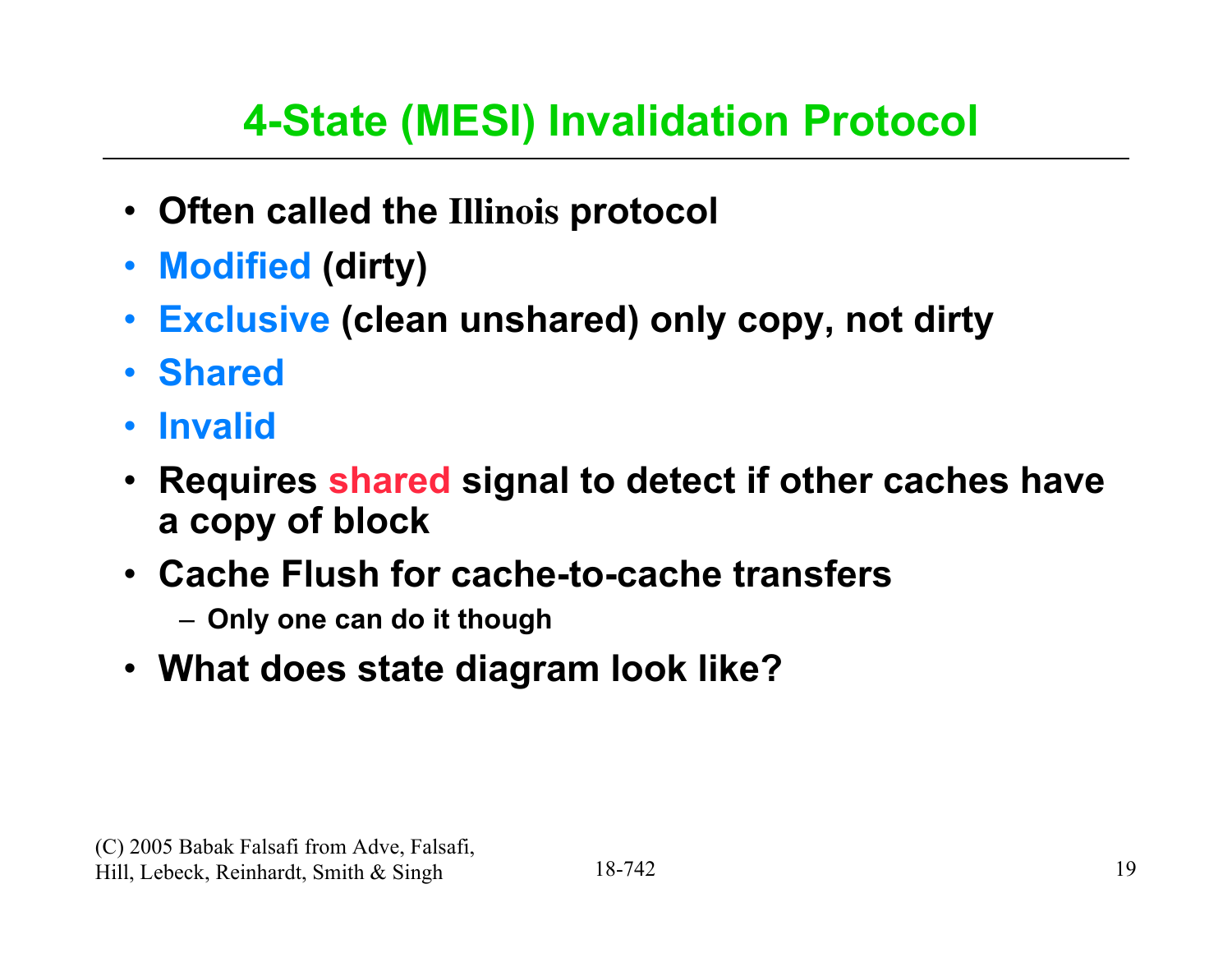#### **More Generally: MOESI**

- **[Sweazey & Smith ISCA86]**
- **M Modified (dirty)**
- **O Owned (dirty but shared) WHY?**
- **E Exclusive (clean unshared) only copy, not dirty**
- **S Shared**
- **I Invalid**
- **Variants**
	- **MSI**
	- **MESI**
	- **MOSI**
	- **MOESI**

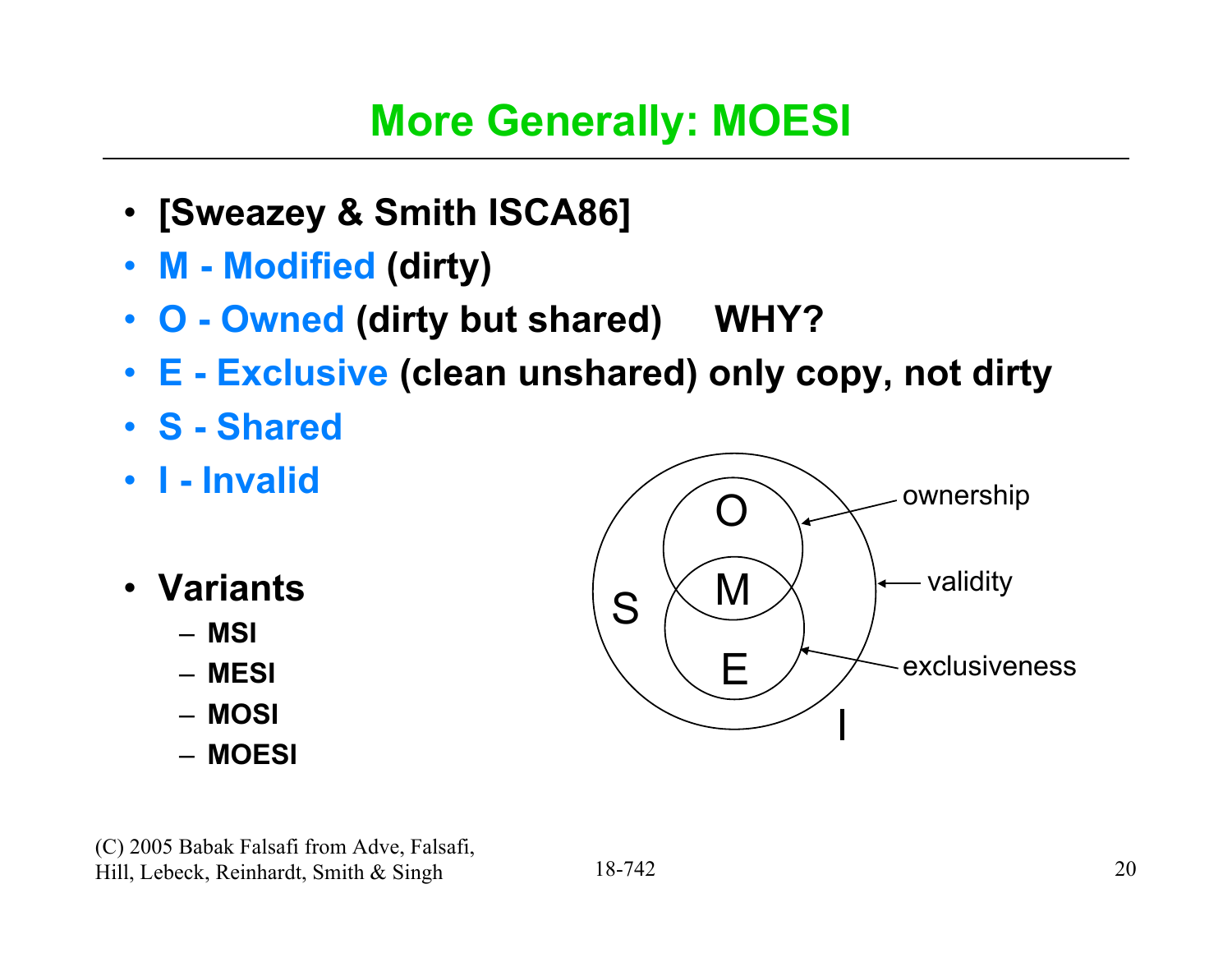### **4-State Write-back Update Protocol**

- **Dragon (Xerox PARC)**
- **States**
	- **Exclusive (E): one copy, clean, memory is up-to-date**
	- **Shared-Clean (SC): could be two or more copies, memory unknown**
	- **Shared-Modified (SM): could be two or more copies, memory stale**
	- **Modified (M)**
- **Adds Bus Update Transaction**
- **Adds Cache Controller Update operation**
- **Must obtain bus before updating local copy**
- **What does state diagram look like?**
	- **let's look at the actions first**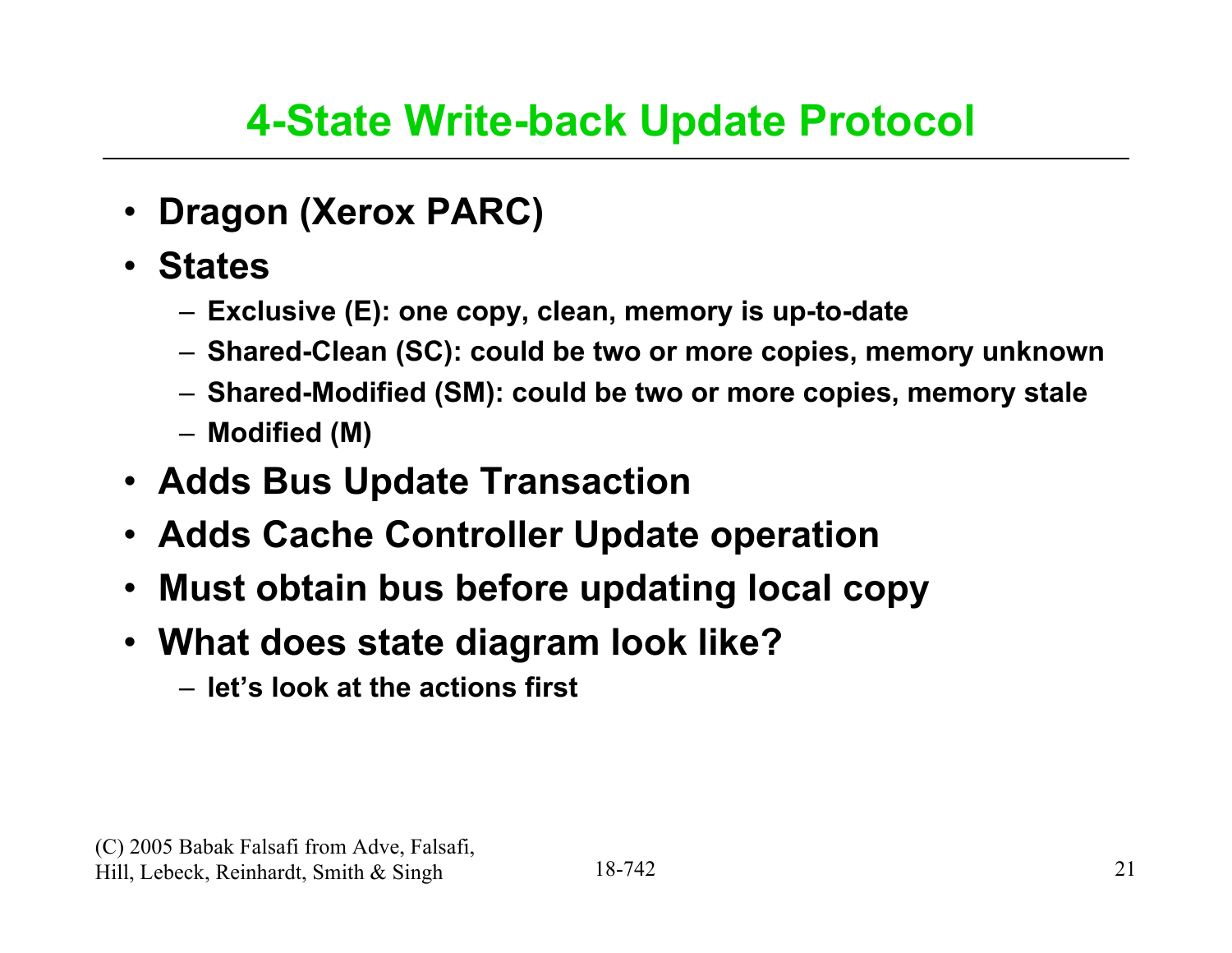### **Dragon Actions**

- **Processor**
	- **PrRd**
	- **PrWr**
	- **PrRdMiss**
	- **PrWrMiss**
	- **Update in response to BusUpd**

#### • **Bus Xactions**

- **BusRd**
- **BusUpd**
- **BusWB**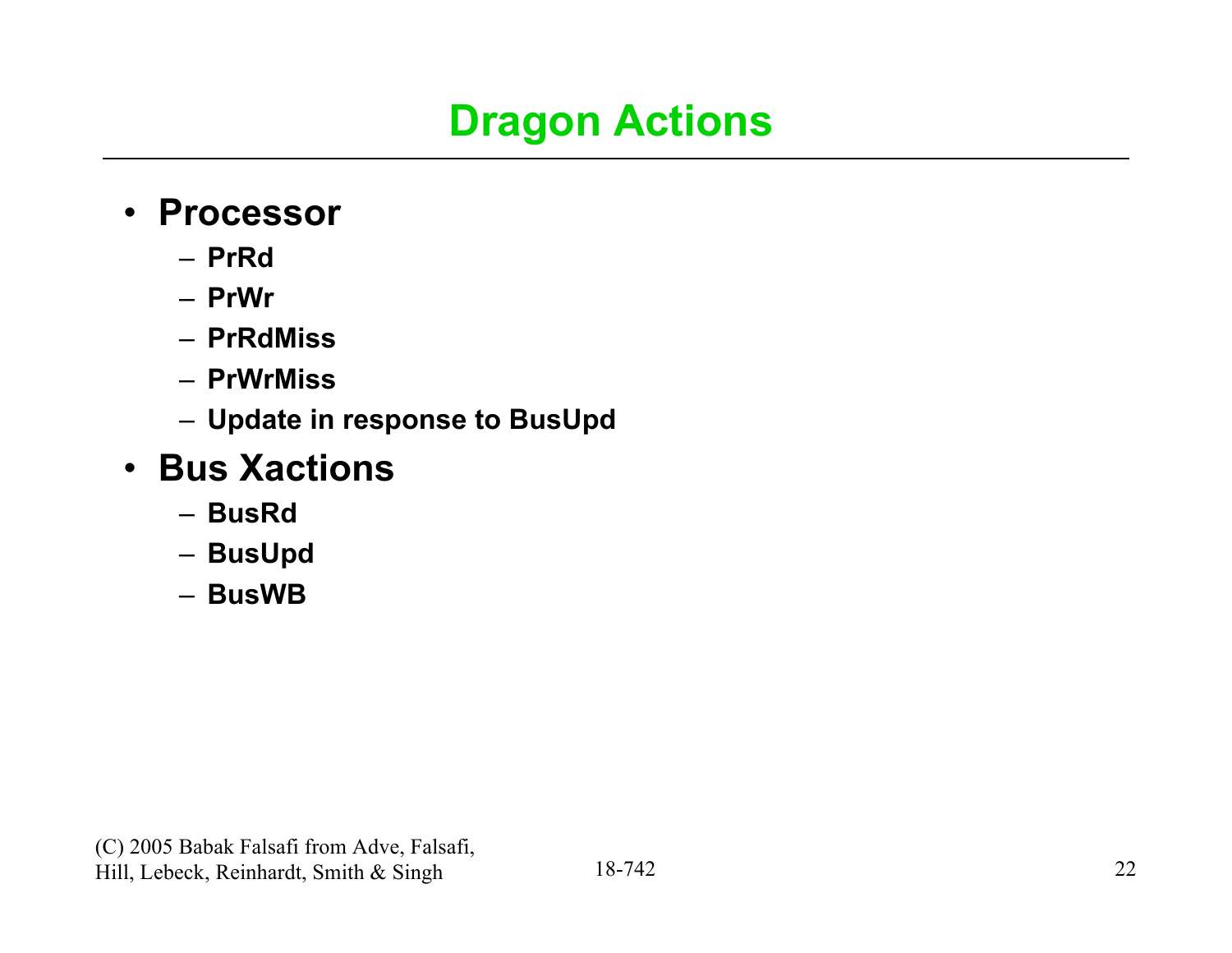#### **Tradeoffs in Protocol Design**

- **New State Transitions**
- **What Bus Transactions**
- **Cache block size**
- **Workload dependence**
- **Compute bandwidth, miss rates, from state transitions**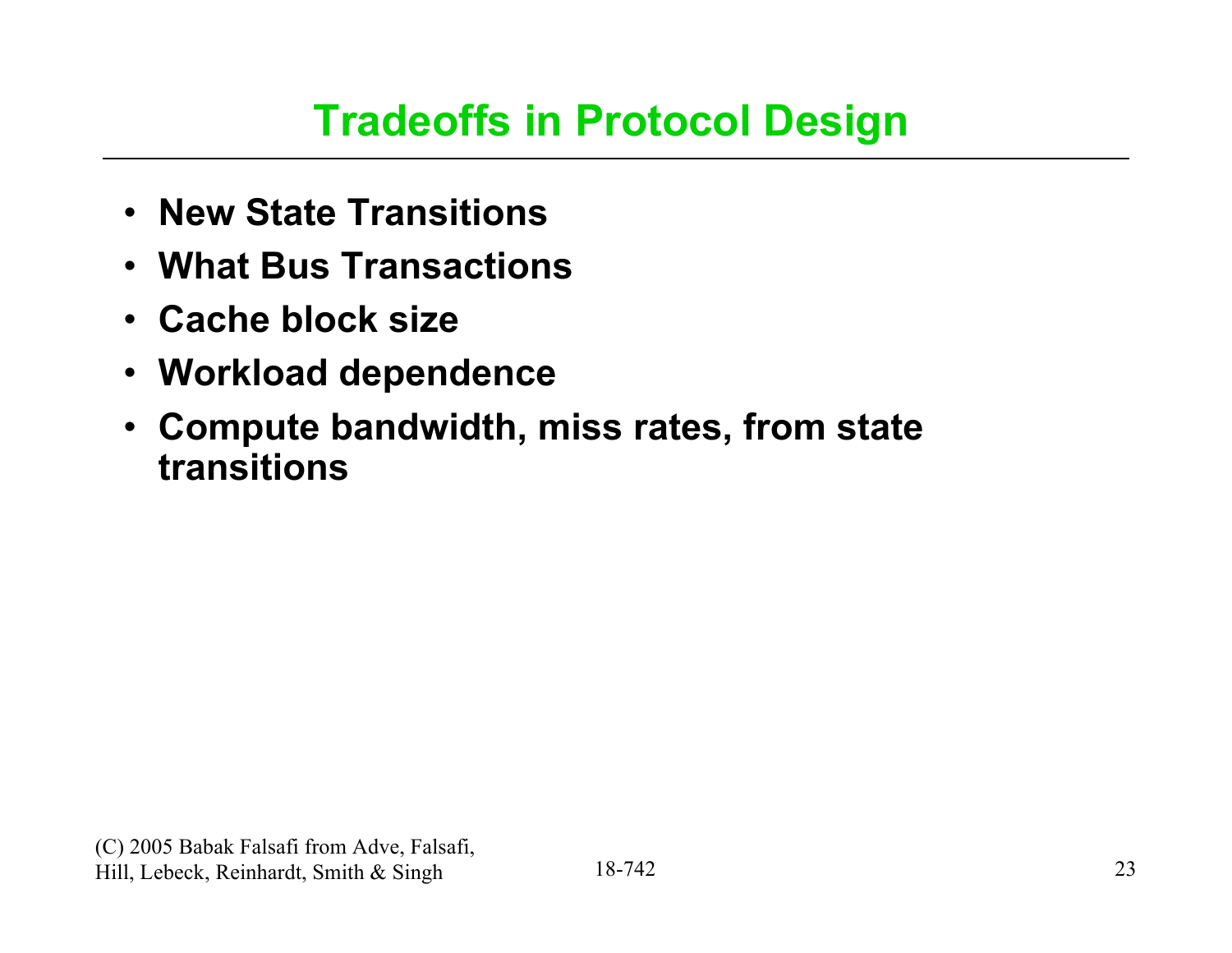### **Computing Bandwidth**

- **Why bandwidth?**
- **How do I compute it?**
- **Monitor State Transitions**
	- **tells me bus transactions**
	- **I know how many bytes each bus transaction requires**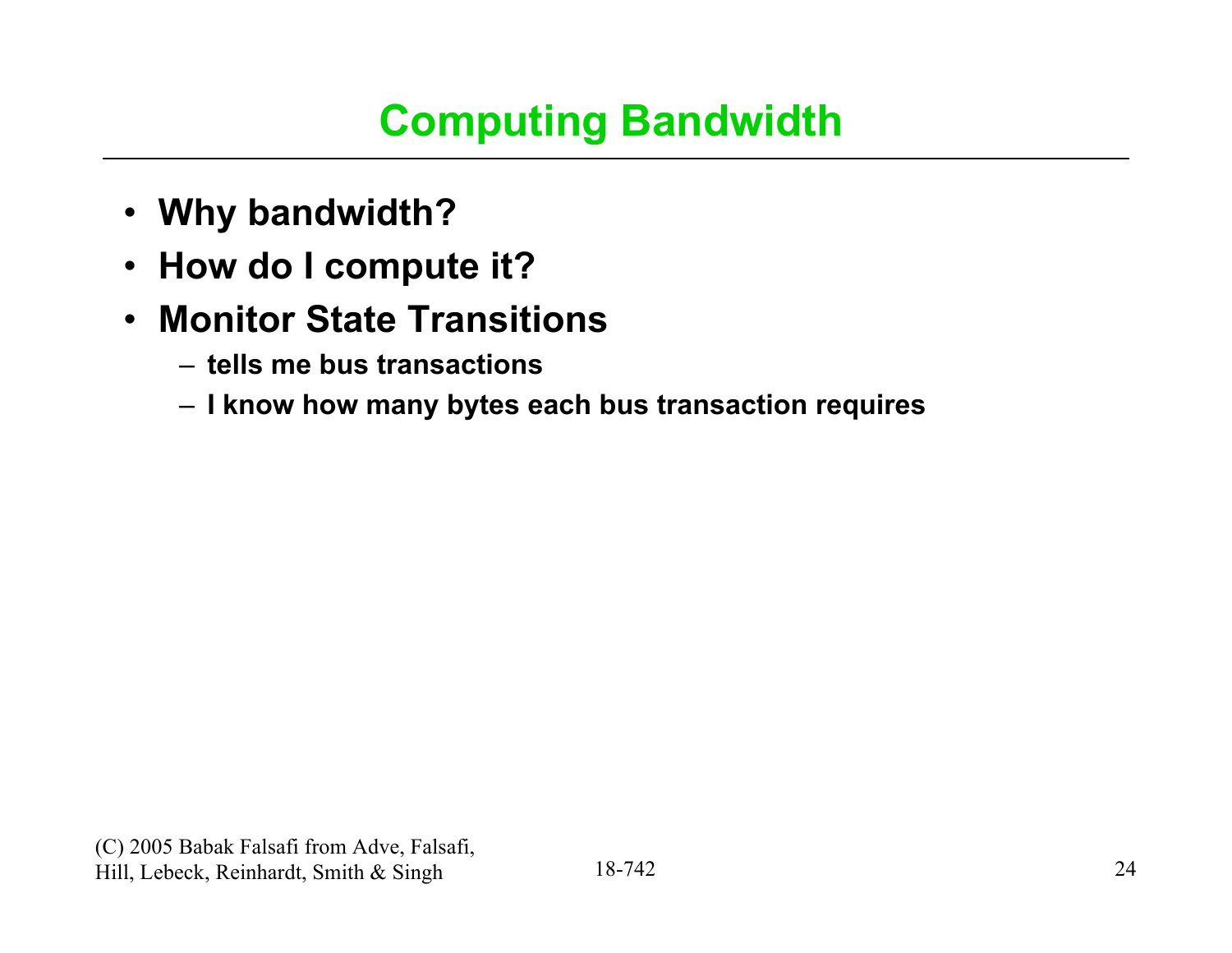#### **MESI State Transitions and Bandwidth**

| <b>FROM/TO</b> | <b>NP</b>                |                   | E                        | S                        | M                         |
|----------------|--------------------------|-------------------|--------------------------|--------------------------|---------------------------|
| <b>NP</b>      |                          |                   | <b>BusRd</b><br>$6 + 64$ | <b>BusRd</b><br>$6 + 64$ | <b>BusRdX</b><br>$6 + 64$ |
| T              |                          |                   | <b>BusRd</b><br>$6 + 64$ | <b>BusRd</b><br>$6 + 64$ | <b>BusRdX</b><br>$6 + 64$ |
| E              |                          |                   |                          |                          |                           |
| S              |                          |                   | <b>NA</b>                |                          | <b>BusUpgr</b><br>6       |
| M              | <b>BusWB</b><br>$6 + 64$ | BusWB<br>$6 + 64$ | <b>NA</b>                | <b>BusWB</b><br>$6 + 64$ |                           |

(C) 2005 Babak Falsafi from Adve, Falsafi, Hill, Lebeck, Reinhardt, Smith & Singh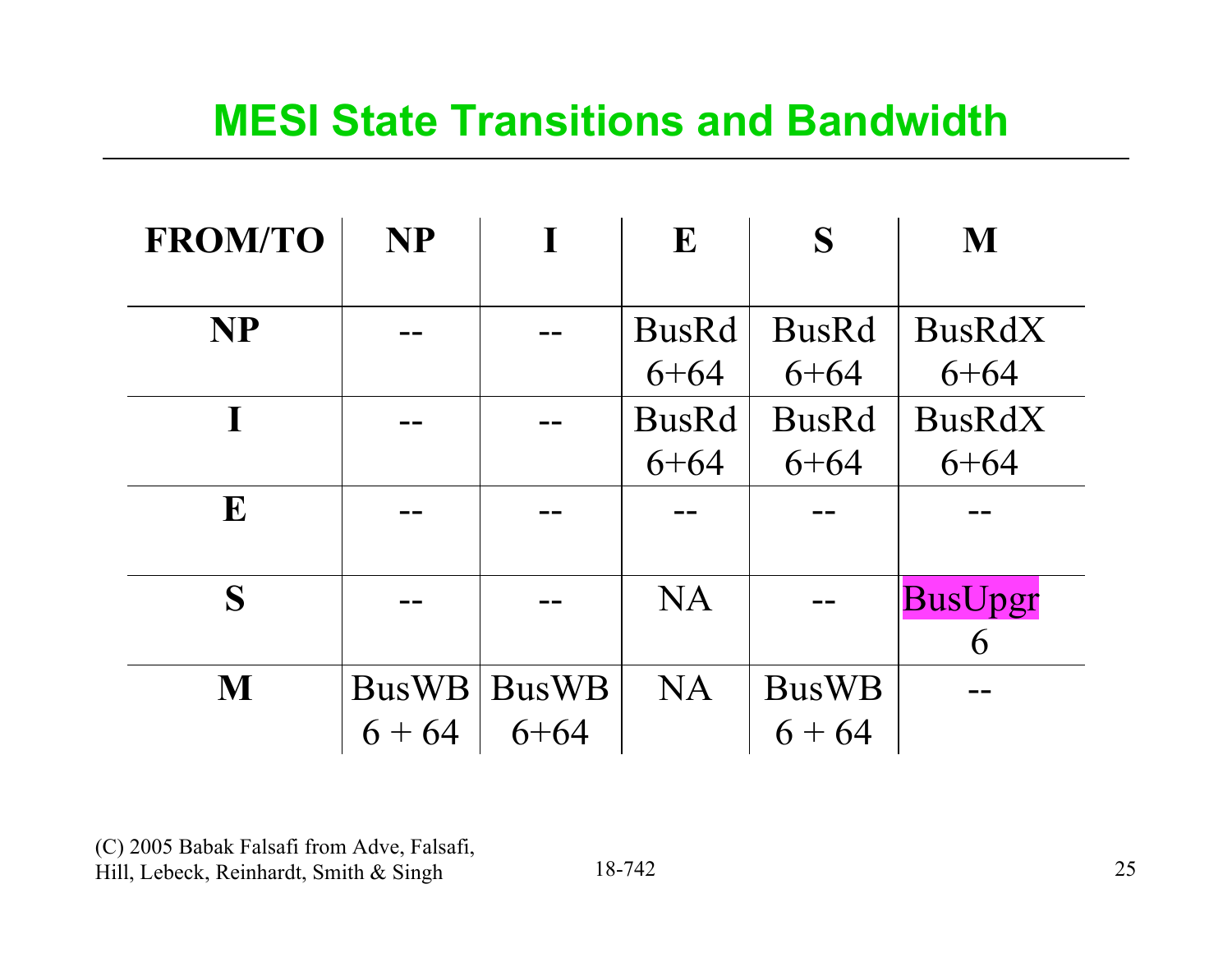### **Bandwidth of MSI vs. MESI**

- **200 MIPS/MFLOPS processor**
	- **use with measured state transition counts to obtain transitions/sec**
- **Compute state transitions/sec**
- **Compute bus transactions/sec**
- **Compute bytes/sec**
- **What is BW savings of MESI over MSI?**
- **Difference between protocols is Exclusive State**
	- **Add BusUpgr for E->M transtion**
- **Result is very small benefit!**
	- **Small number of E->M transitions**
	- **Only 6 bytes on bus**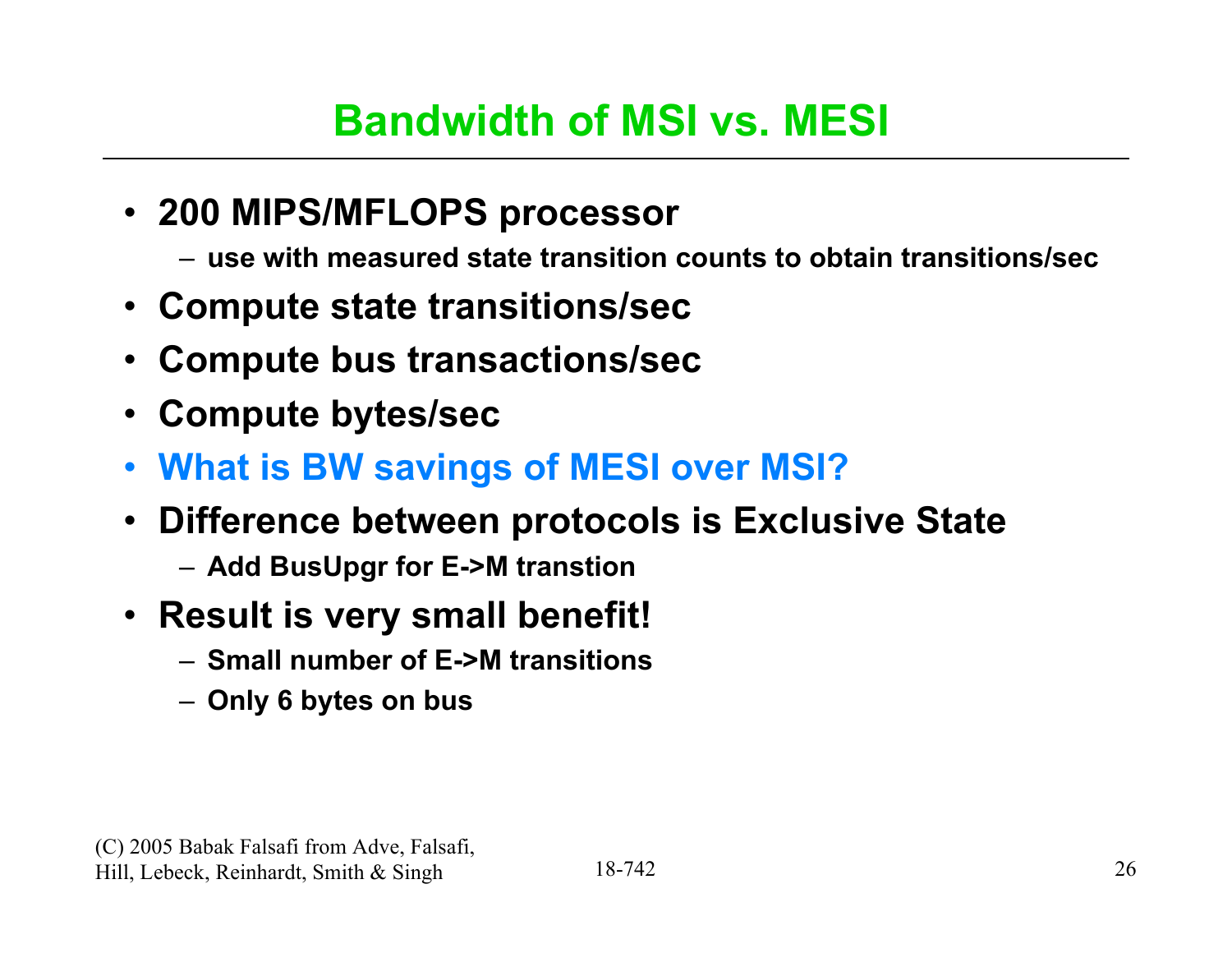### **MSI BusUpgrd vs. BusRdX**

#### • **MSI S->M Transition Issues BusUpgrd**

- **could have block invalidated while waiting for BusUpgrd response**
- **adds complexity to detect this**
- **Instead just issue BusRdX**
	- **from MESI put BusRdX in E->M and S->M**
- **Result is 10% to 20% Improvement**
	- **application dependent**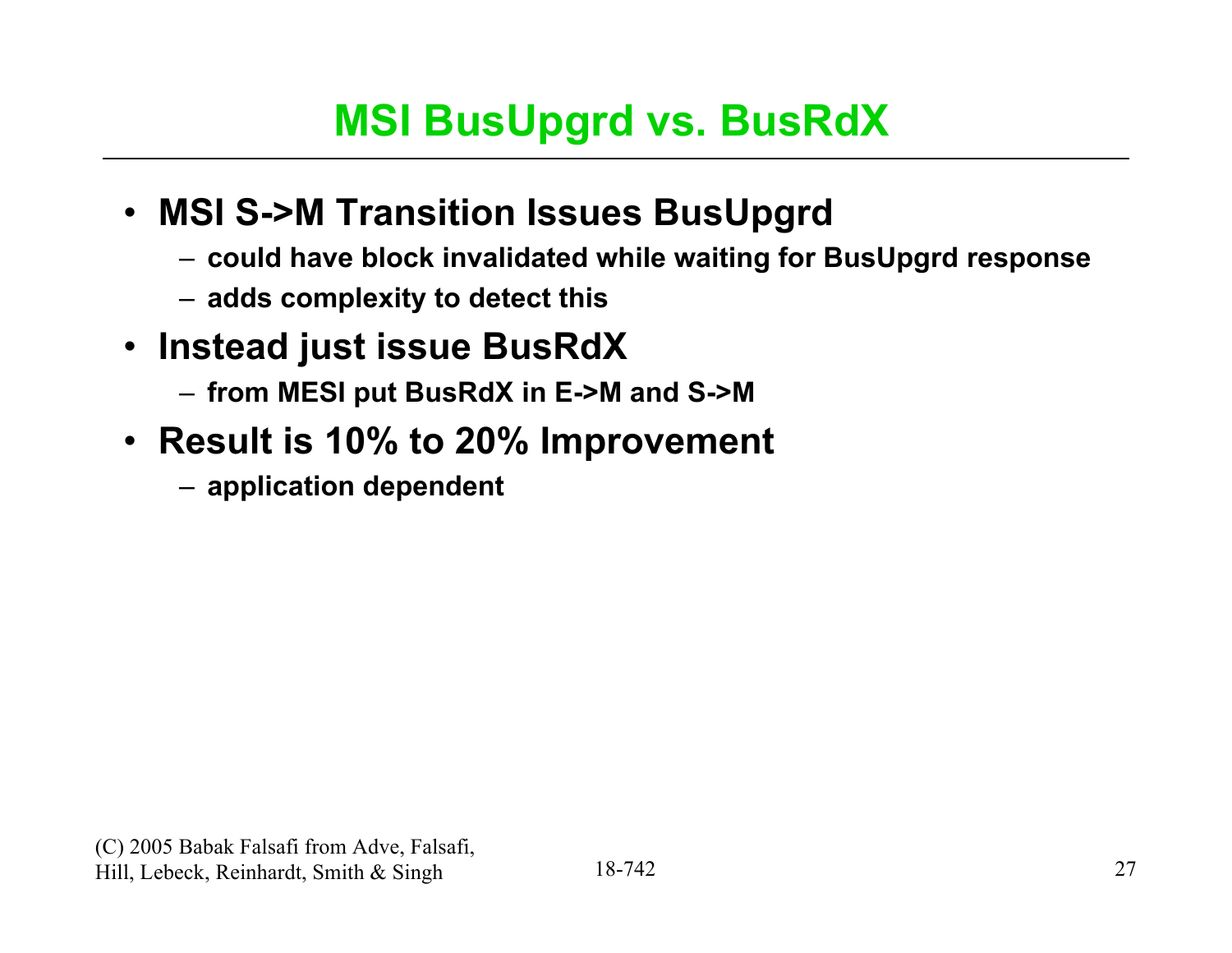### **Cache Block Size**

- **Block size is unit of transfer and of coherence**
	- **Doesn't have to be, could have coherence smaller [Goodman]**
- **Uniprocessor 3C's**
	- **(Compulsory, Capacity, Conflict)**
- **SM adds Coherence Miss Type**
	- **True Sharing miss fetches data written by another processor**
	- **False Sharing miss results from independent data in same coherence block**

#### • **Increasing block size**

- **Usually fewer 3C misses but more bandwidth**
- **Usually more false sharing misses**
- **P.S. on increasing cache size**
	- **Usually fewer capacity/conflict misses (& compulsory don't matter)**
	- **No effect on true/false "coherence" misses (so may dominate)**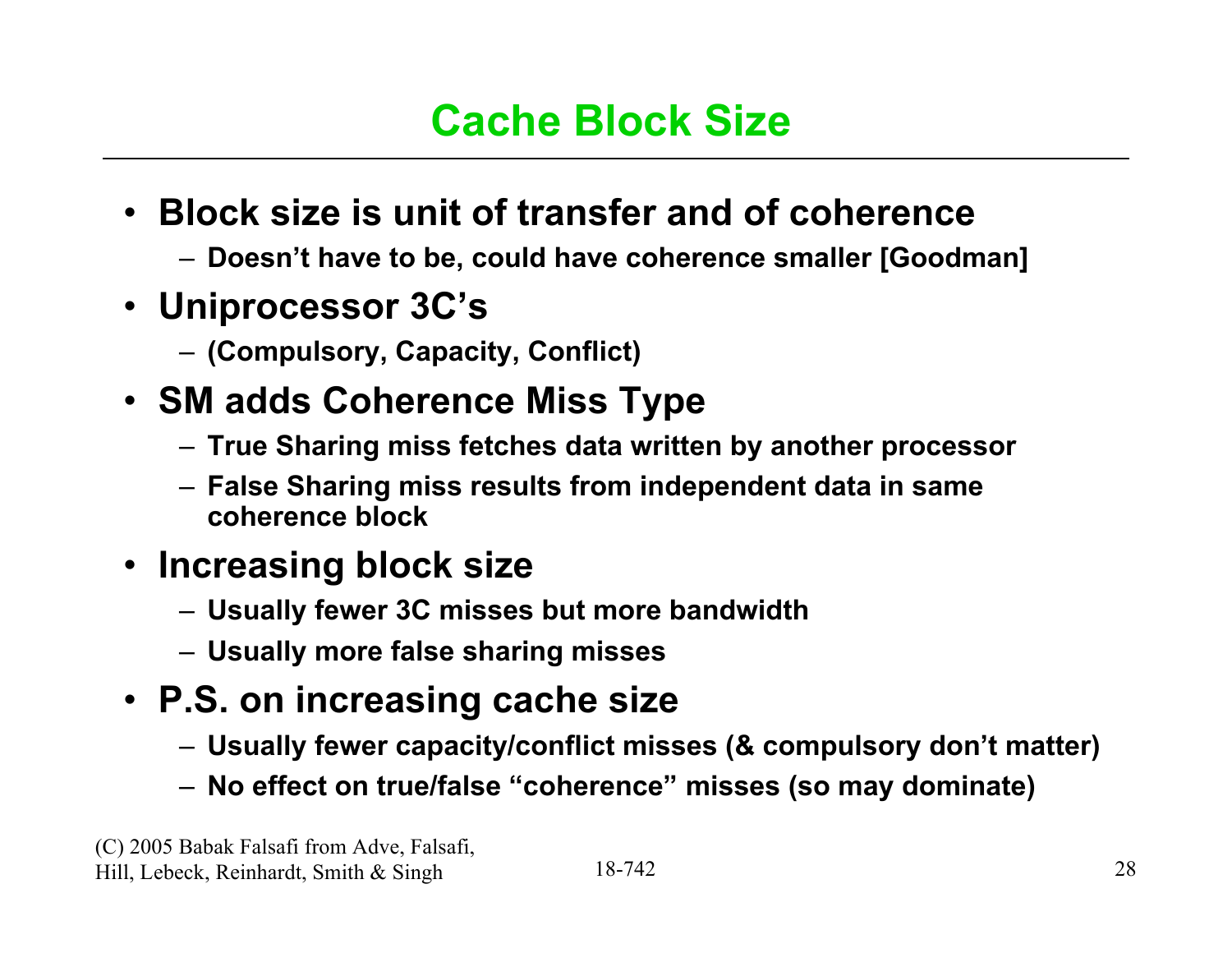#### **Cache Block Size: Miss Rate**



copyright 1999 Morgan Kaufmann Publishers, Inc

#### (C) 2005 Babak Falsafi from Adve, Falsafi, Hill, Lebeck, Reinhardt, Smith & Singh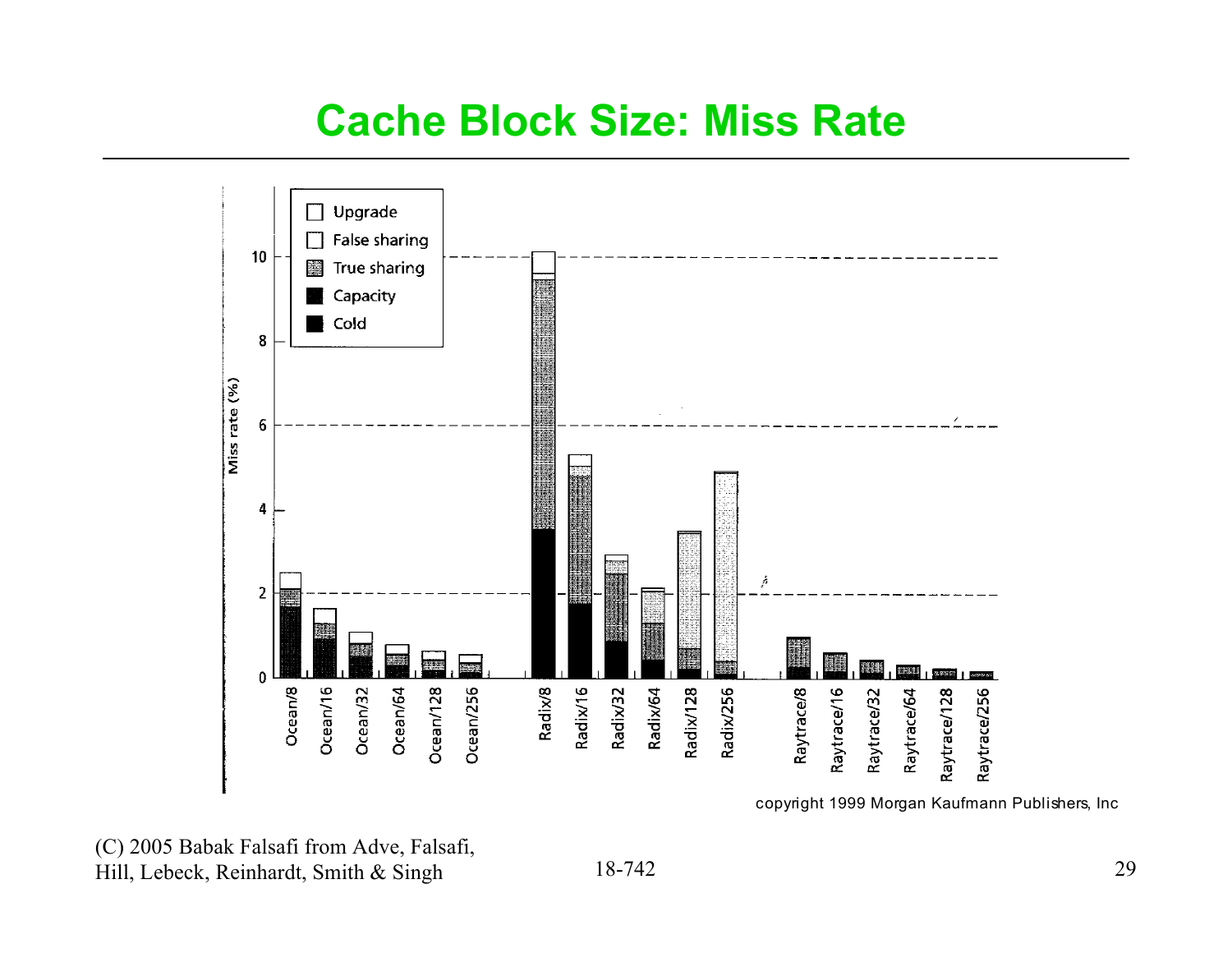### **Invalidate vs. Update**

#### • **Pattern 1:**

```
for i = 1 to k
  P1(write, x); // one write before reads
  P2--PN-1(read, x);
end for i
```
#### • **Pattern 2:**

```
for i = 1 to kfor j = 1 to m
    P1(write, x); // many writes before reads
  end for j
  P2(read, x);
end for i
```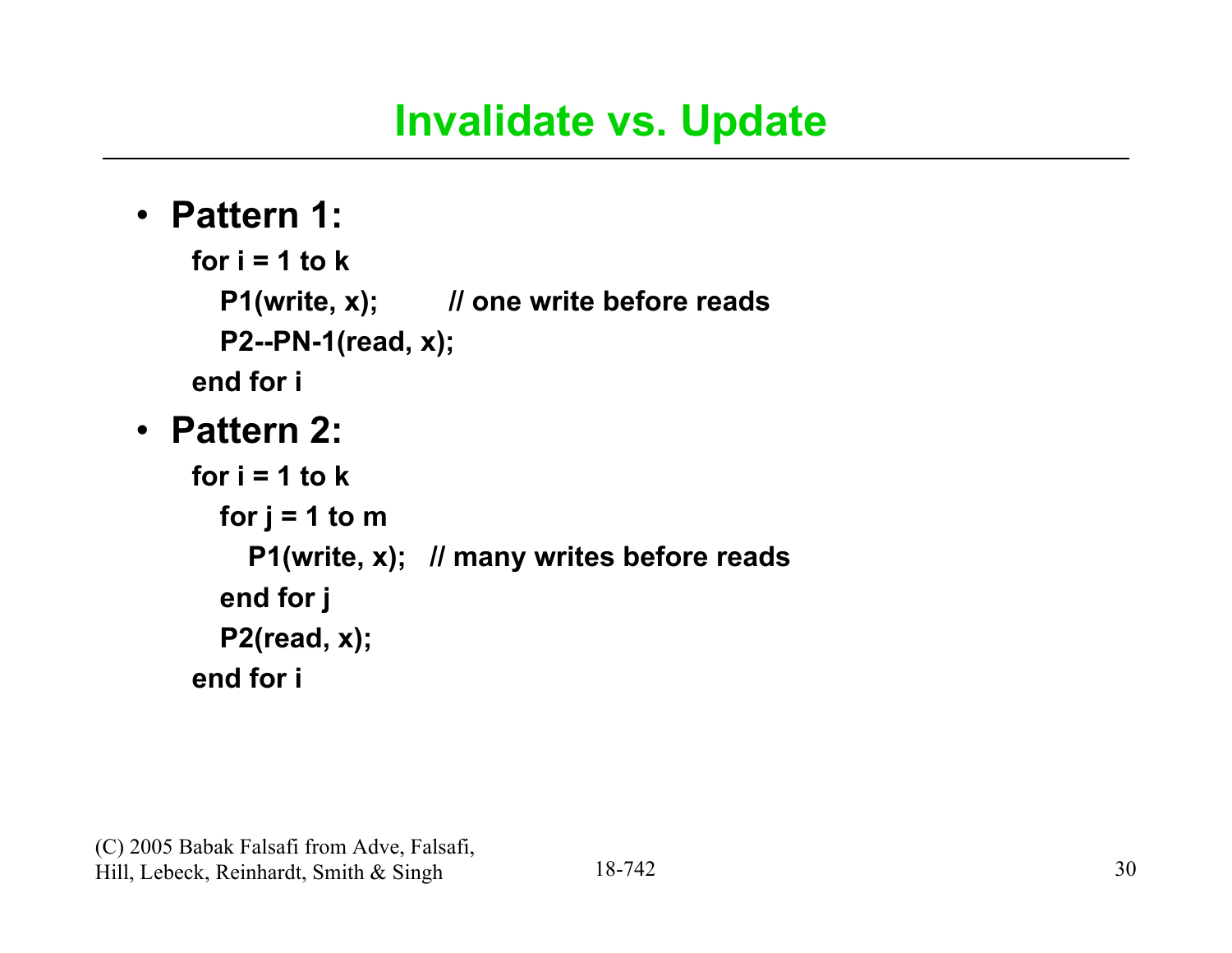- **Pattern 1 (one write before reads)**
	- **N = 16, M = 10, K = 10**
	- **Update**
		- » **Iteration 1: N regular cache misses (70 bytes)**
		- » **Remaining iterations: update per iteration (14 bytes; 6 cntrl, 8 data)**
	- **Total Update Traffic = 16\*70 + 9\*14 = 1246 bytes**
		- » **book assumes 10 updates instead of 9…**
	- **Invalidate**
		- » **Iteration 1: N regular cache misses (70 bytes)**
		- » **Remaining: P1 generates upgrade (6), 15 others Read miss (70)**
	- **Total Invalidate Traffic = 16\*70 + 9\*6 + 15\*9\*17 = 10,624 bytes**
- **Pattern 2 (many writes before reads)**
	- **Update = 1400 bytes**
	- **Invalidate = 824 bytes**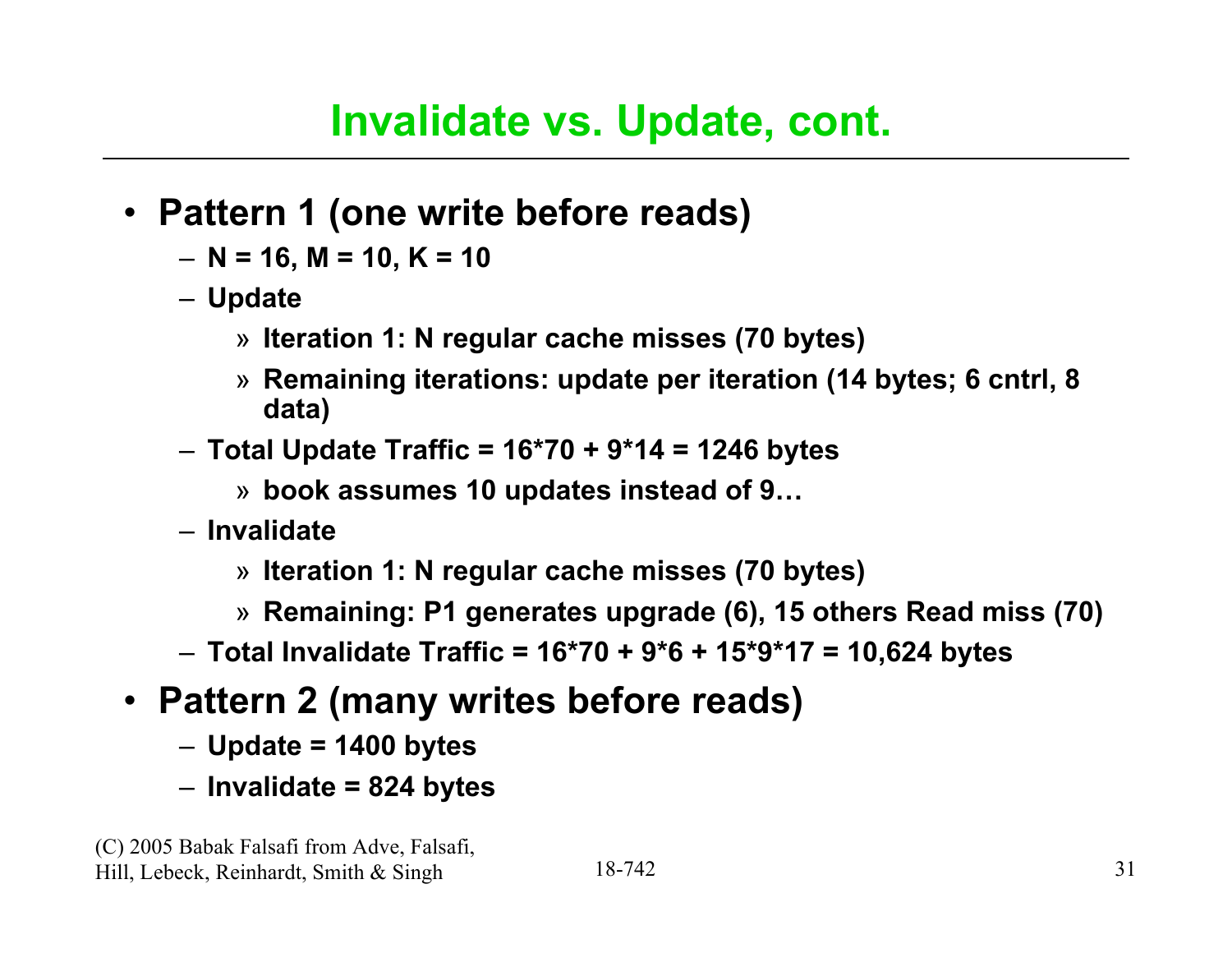- **What about real workloads?**
	- **Update can generate too much traffic**
	- **Must limit (e.g., competitive snooping )**

#### • **Current Assessment**

- **Update very hard to implement correctly (c.f., consistency discussion coming next)**
- **Rarely done**

#### • **Future Assessment**

- **May be same as current or**
- **Chip multiprocessors may revive update protocols**
	- » **More intra-chip bandwidth**
	- » **Easier to have predictable timing paths?**